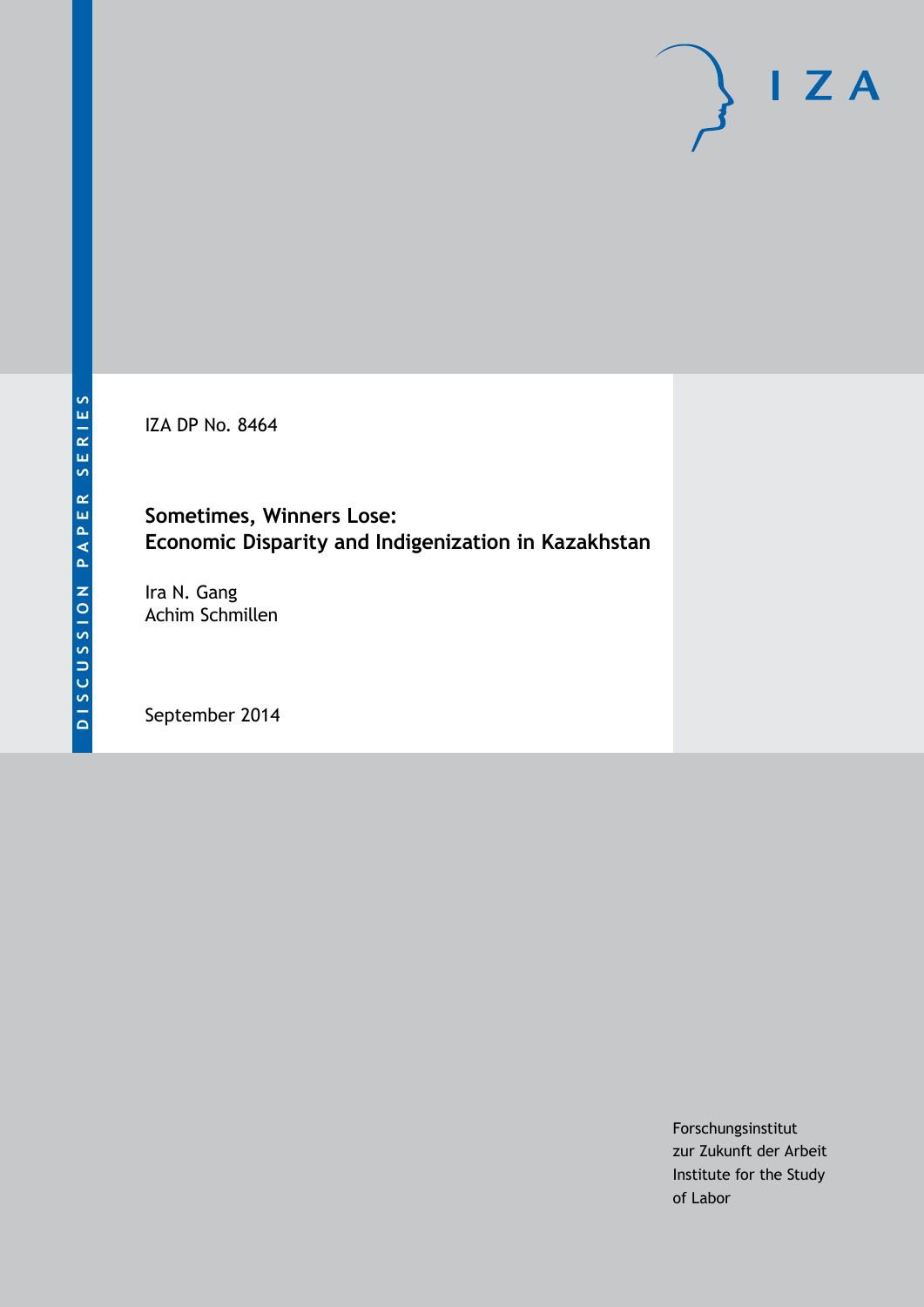# **Sometimes, Winners Lose: Economic Disparity and Indigenization in Kazakhstan**

## **Ira N. Gang**

*Rutgers University, IZA, CreAM and IOS*

### **Achim Schmillen**

*World Bank and IOS*

Discussion Paper No. 8464 September 2014

IZA

P.O. Box 7240 53072 Bonn **Germany** 

Phone: +49-228-3894-0 Fax: +49-228-3894-180 E-mail: [iza@iza.org](mailto:iza@iza.org)

Any opinions expressed here are those of the author(s) and not those of IZA. Research published in this series may include views on policy, but the institute itself takes no institutional policy positions. The IZA research network is committed to the IZA Guiding Principles of Research Integrity.

The Institute for the Study of Labor (IZA) in Bonn is a local and virtual international research center and a place of communication between science, politics and business. IZA is an independent nonprofit organization supported by Deutsche Post Foundation. The center is associated with the University of Bonn and offers a stimulating research environment through its international network, workshops and conferences, data service, project support, research visits and doctoral program. IZA engages in (i) original and internationally competitive research in all fields of labor economics, (ii) development of policy concepts, and (iii) dissemination of research results and concepts to the interested public.

<span id="page-1-0"></span>IZA Discussion Papers often represent preliminary work and are circulated to encourage discussion. Citation of such a paper should account for its provisional character. A revised version may be available directly from the author.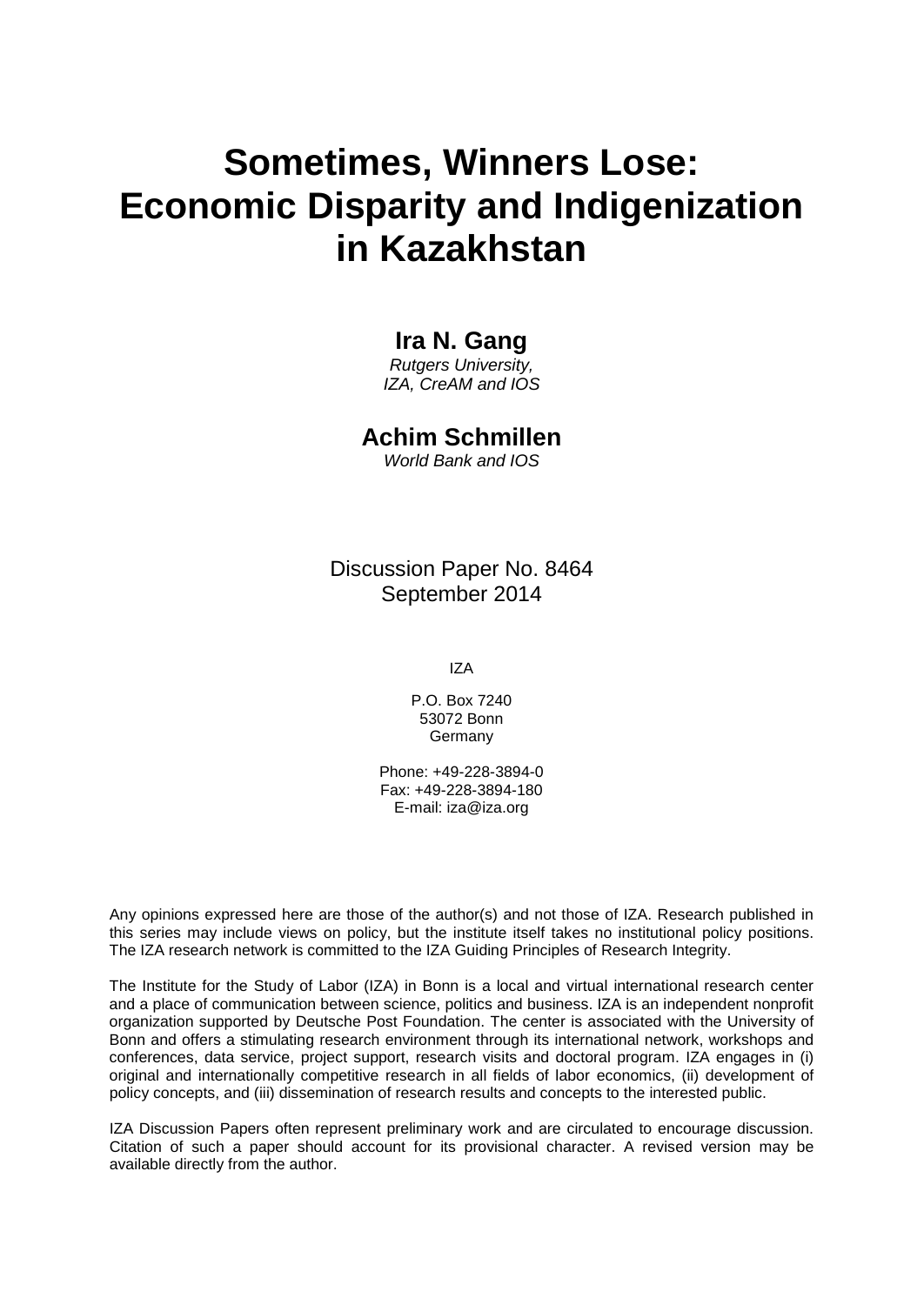IZA Discussion Paper No. 8464 September 2014

# **ABSTRACT**

# **Sometimes, Winners Lose: Economic Disparity and Indigenization in Kazakhstan[\\*](#page-1-0)**

Several post-Soviet states have introduced policies to improve the relative economic, political or social position of formerly disadvantaged populations. Using one example of such policies – "Kazakhisation" in Kazakhstan – we investigate their impact on the comparative earnings of two directly affected groups, ethnic Russians and ethnic Kazakhs. Oaxaca decompositions show that Kazakhs are better endowed with income generating characteristics but receive lower returns to these characteristics than Russians. The second effect dominates and Kazakhs have comparatively lower average living standards. While "Kazakhisation" may have been successful in a narrow sense – i.e., by empowering Kazakhs to take on leading positions in the public sector – more broadly it has been a self-defeating policy as it has pushed ethnic Russians into jobs that often evolved into positions that (at least in monetary terms) are superior now to those held by Kazakhs.

JEL Classification: I32, O12, J15

Keywords: ethnicity, decomposition, indigenization, Kazakhstan

Corresponding author:

Ira Gang Rutgers University 75 Hamilton Street New Brunswick, NJ 08901-1248 USA E-mail: [gang@economics.rutgers.edu](mailto:gang@economics.rutgers.edu)

The authors thank Barbara Dietz, Myeong-Su Yun and conference participants in Munich for helpful comments and suggestions and the Volkswagen Foundation for financially supporting the collection of the Kazakhstan Migration and Remittances Survey. Part of this research was conducted while Ira Gang was a visiting fellow at the Institute for East and Southeast European Studies, whose hospitality is gratefully acknowledged. Findings, interpretations and conclusions expressed in this paper do not necessarily represent the views of the World Bank, its affiliated organizations, its Executive Directors or the governments these represent.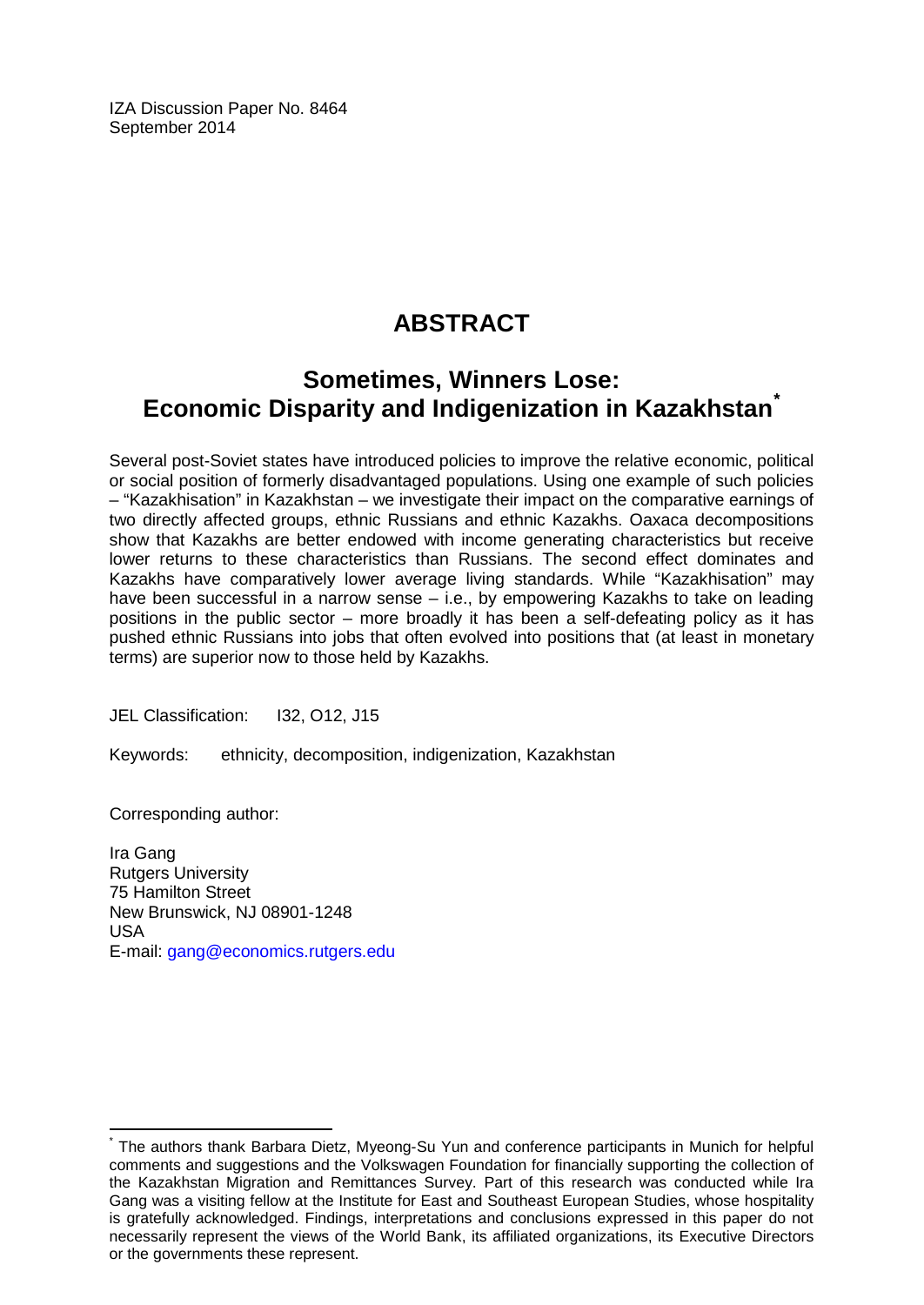#### **1. Introduction**

Either explicitly or implicitly, many countries have introduced policies that aim to improve the relative economic, political or social position of disadvantaged groups. Examples include "Affirmative Action" in the United States, "Reservation" in India, "Black Economic Empowerment" in South Africa and "Indigenization" policies across the newly independent states formed after the collapse of the Soviet Union (variously also called "De-Sovietization" or "De-Russification" policies). While the degree, speed, and intensity of indigenization have varied greatly across the post-Soviet states, it usually involved a move away from the Russian language (Pavlenko, 2008), the reorientation of foreign policy towards the West or more recently towards China (Whitel, McAllister, Light, and Löwenhardt, 2002; İpek, 2007), and a replacement of ethnic Russian elites by "local" ones (Kuzio, 2002).

 The economic effects of affirmative action or reservation have been extensively studied. In contrast, little is known about the consequences of post-Soviet indigenization policies. We aim to shrink this knowledge gap by examining the differential rates of economic achievement between ethnic Russian and ethnic Kazakh communities in resource-rich Kazakhstan. Following the breakdown of the Soviet Union, Kazakhstan gained independence. Initially struggling, by 2000 it had emerged as a rapidly growing emerging economy. At the same time, an insipid process of Kazakh indigenization (or "Kazakhisation") began to play out, with Kazakhs displacing Russians in the public sector, the armed forces and other key positions. We investigate how the interaction of a dynamic economy and indigenization policies influenced ethnic disparity in Kazakhstan.

We use monthly earnings as our measure of the economic well-being or standard of living. In the empirical analysis, we explain the variations in monthly earnings using labor market and sociodemographic characteristics of individuals as well as other variables commonly found in Mincer-type earnings equation estimations, such as the number of hours of work per week, whether an individual is self-employed or whether he or she works in the public or the private sector. Based on these regression estimates, we decompose the differences in living standards between Kazakhs and Russians in Kazakhstan using Oaxaca-type algorithms to distinguish between the proportion of the earnings gap accounted for by differences in the level of respondents' characteristics (the so-called "characteristics effect") and by differences in the impact on earnings of these characteristics (the "coefficients effect").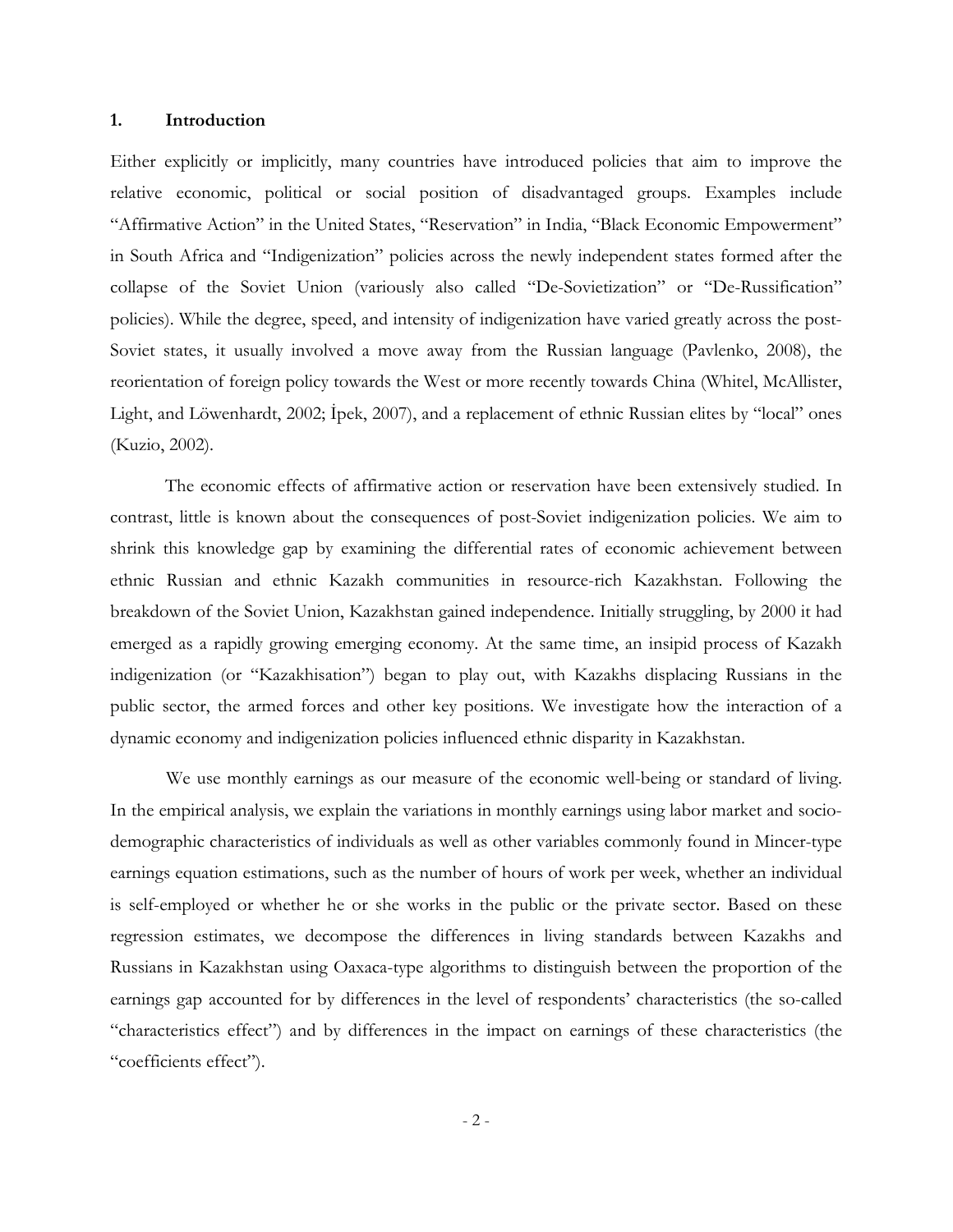The Oaxaca-type algorithms reveal that in 2010 Kazakhs are better endowed with income generating characteristics than Russians. For instance, they are more likely to occupy managerial positions and have tertiary education. Despite these advantages, Kazakhs have lower living standards, on average, than Russians. This is because they receive returns to their characteristics that are not as high as those for Russians and that the coefficients effects dominate the countervailing characteristics effects. Our decompositions leave us with the impression that while "Kazakhisation" might have been successful in a narrow sense – i.e. by empowering Kazakhs to take on leading positions in the public sector – in a broader sense it has turned out to be a self-defeating policy by pushing ethnic Russians into jobs that by 2010 had on average evolved into more productive and at least in monetary terms superior positions than those held by many Kazakhs.

Our paper draws on the relatively small literature on economic interactions between ethnic Russians and ethnic Kazakhs in Kazakhstan. One phenomenon discussed in this literature is the large outward migration of ethnic Russians that Kazakhstan experienced in the 1990s. Becker, Musabek, Seitenova and Urzhumova (2005), for example, note that emigration of non-Kazakh ethnicities was especially high, and to a large extent influenced by political events that made Russians and other ethnicities feel unwelcome in Kazakhstan. Aldashev and Danzer (forthcoming) investigate the economic returns to bilingualism in Kazakhstan. Rather surprisingly, they find a negative effect of bilingualism on earnings. They rule out the selection of ethnicities into specific sectors as a cause, instead conjecturing that it captures individuals assessing their proficiency in a language relative to their peers and that the apparent wage penalty for bilingualism is in fact a wage penalty for being less fluent in Russian.

More broadly, our paper is also related to the much larger literature on affirmative action in the United States, reservation in India, black economic empowerment in South Africa and similar policies aimed at improving the relative economic, political or social position of disadvantaged groups. Almost universally, the policies in question tend to be highly controversial – mostly because of issues related to overall fairness and efficiency. At the same time, and in stark contrast to the conclusion of our study, the usual result reported in the empirical literature on the effects of such policies on economic disparities is that in this regard they tend to be rather effective. For instance, with respect to affirmative action policies in the United States, Holzer and Neumark (2005, p. 471) note that "[a]t this point, there seems to be little doubt that racial or gender preferences redistribute certain jobs in the labor market away from white men toward minorities and women". In similar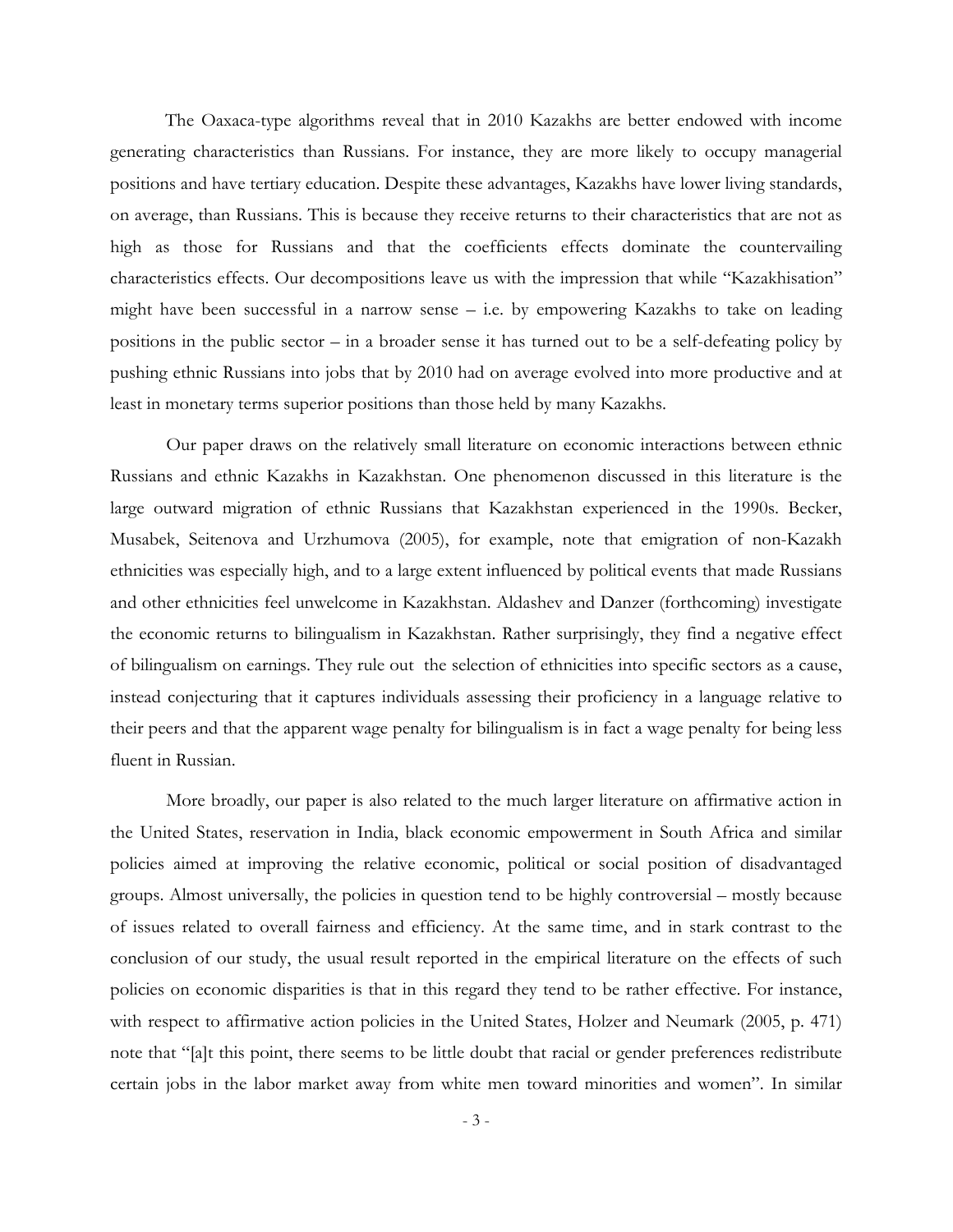fashion, reservation in India has been shown to increase the access of disadvantaged groups to political decision making (Duflo, 2005), to raise the number of women who stand for and win elected positions (Beaman, Chattopadhyay, Duflo, Pande and Topalova., 2009) and even – under certain circumstances – to significantly reduce poverty (Gang, Sen and Yun, 2008 and Chin and Prakash, 2011).

 The rest of this paper is structured as follows: In Section 2, we describe the political and economic situation in Kazakhstan. Section 3 contains a description of the Kazakhstan Migration and Remittances Survey, the data set used henceforth, and a comparison of the mean characteristics of ethnic Russians and Kazakhs. What follows in Section 4 is the main empirical analysis. This consists of two parts: selection-adjusted regressions to analyze the correlates of living standards among Kazakhs and Russians and decompositions of the difference in per-capita earnings between the two ethnic groups based on the methodology developed by Oaxaca (1973). In Section 5 we examine the robustness of our results and in Section 6 we discuss possible implications for research and policy.

#### **2. Background Information**

<u>.</u>

Kazakhstan's vast territory covers more than one million square miles, making it the 9<sup>th</sup> largest country in the world. At the same time, it is inhabited by a relatively small population of about 17 million people. For most of its history, the territory of modern-day Kazakhstan was inhabited by nomadic tribes. By the  $16<sup>th</sup>$  century, the largest of these tribes, the Kazakhs, had emerged as a distinct group. Later, the Russian Empire began its advance into Kazakhstan. Following the Russian Revolution in 1917 and the subsequent civil war, the territory became part of the Soviet Union. It was reorganized several times before acquiring its present shape, as the Kazakh Soviet Socialist Republic (SSR), in 1936.

Kazakhstan remained under Soviet rule until independence in 1991. During the Soviet regime, the government used organized recruitment and propaganda campaigns to encourage labor mobility to regions with high labor demand. At the same time a system of internal passports and residence permits (*propiskas*) restricted the flow of people.<sup>1</sup> In the 1950s the Kazakh SSR received a

<sup>&</sup>lt;sup>1</sup> The efficiency of the USSR's government in allocating its labor force and restricting the inflow to cities has been questioned. Lewis and Rowland (1979) argue that internal labor migration responded to economic opportunities and was largely unorganized until the mid-1970s. And although the *propiska* system made it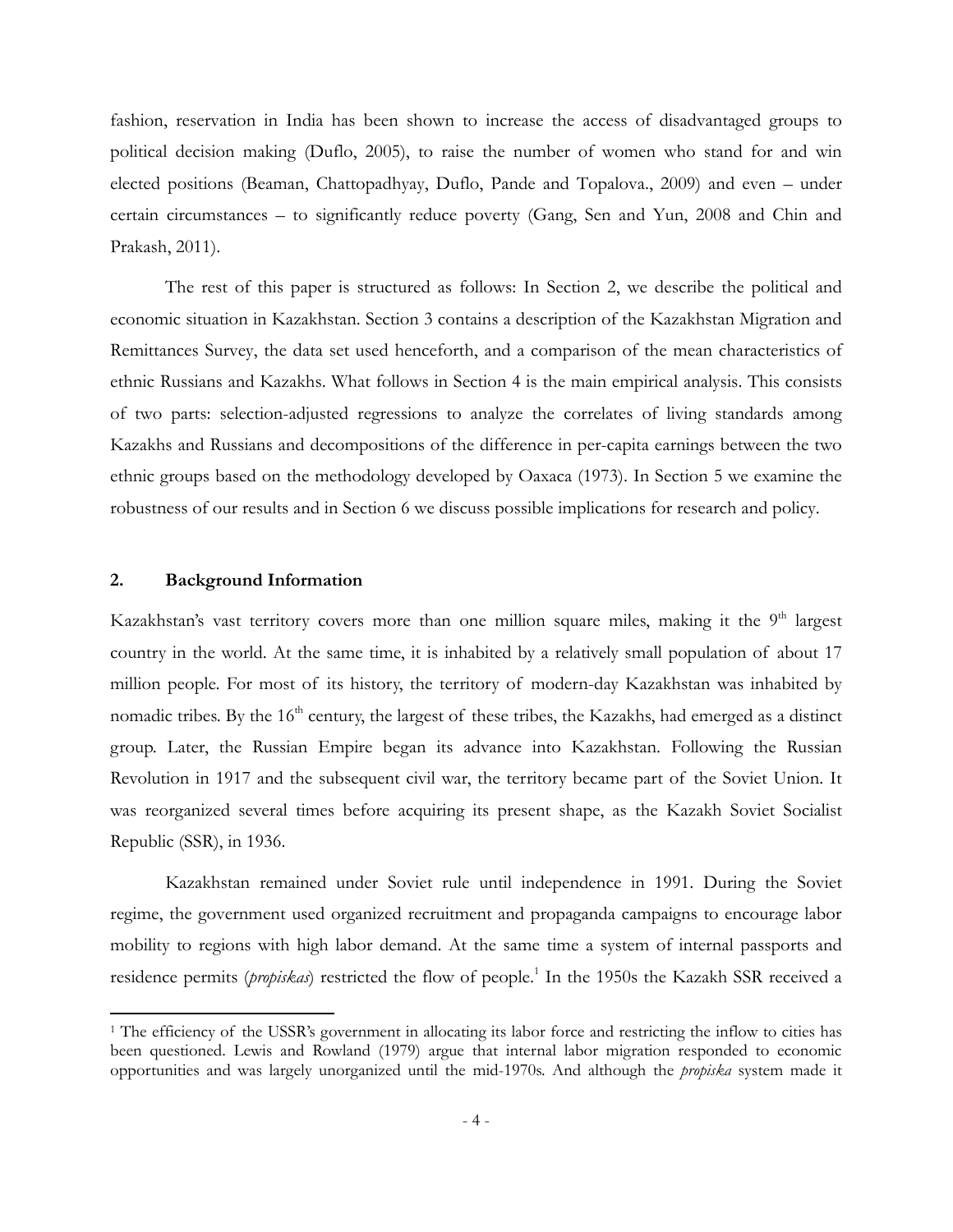high number of immigrants from the Russian SSR and other Soviet Republic due to its rapid industrialization and the so-called Idle Land Programs (cf. Rahmonova-Schwarz, 2010). This inflow had a deep impact on the ethnic composition of Kazakhstan. At the time of the first Soviet census in 1926, indigenous Kazakhs had held the majority (58.5 percent) of the population in "their" Soviet Republic but by 1959 they accounted for only 30 percent of the population. In contrast, the Russian population share increased from 37.6 to 42.7 percent in that time period. After 1959 immigration from other Soviet Republics decreased, and between 1970 and the break-up of the Soviet Union net migration to the Kazakh SSR was negative, diminishing the Russian population share. By 1989, it was a mere 37.8 percent, which meant that at the time the Russians were marginally outnumbered by indigenous Kazakhs  $(39.7)$  percent of the population).<sup>2</sup>

In the years following independence, Kazakhstan developed the institutions of an independent country and introduced economic reforms to transform itself from a centrally planned to a market economy. These reforms were accompanied by a deep economic crisis and a huge population outflow. Between 1991 and 2001, net migration accounted for a population loss of 2.03 million persons (13 percent of the population). Many emigrants were of Russian, Ukrainian and German background and often from urban areas in the Northern and Central parts of Kazakhstan. As a consequence, the populations of most cities in Northern and Central Kazakhstan declined. What is more, those Russians who left Kazakhstan were often comparatively young and welleducated leaving remaining Russians roughly 20 years older on average than Kazakhs (Peyrouse, 2007, p. 493).

After 2000, the Kazakh economy returned to positive growth rates, driven by a booming energy sector and the implementation of institutional changes. As emigration diminished from 2002 onwards, Kazakhstan's population again began to grow. In 2009, 61 percent of Kazakhstan's inhabitants were ethnic Kazakhs, 23.7 percent were Russians and the rest belonged to a wide range of other ethnic groups including sizeable numbers of Uzbeks, Ukrainians, Tatars, Uyghurs and Germans.

difficult for Soviet citizens to move to preferred cities, these restrictions could be circumvented in a number of ways (cf. Gang and Stuart, 2002).

<sup>2</sup> Data on the ethnic composition in the Kazakh SSR for different years are taken from Gosudarstvennyj Komitet Kazakskoj SSR po Statistike (1991).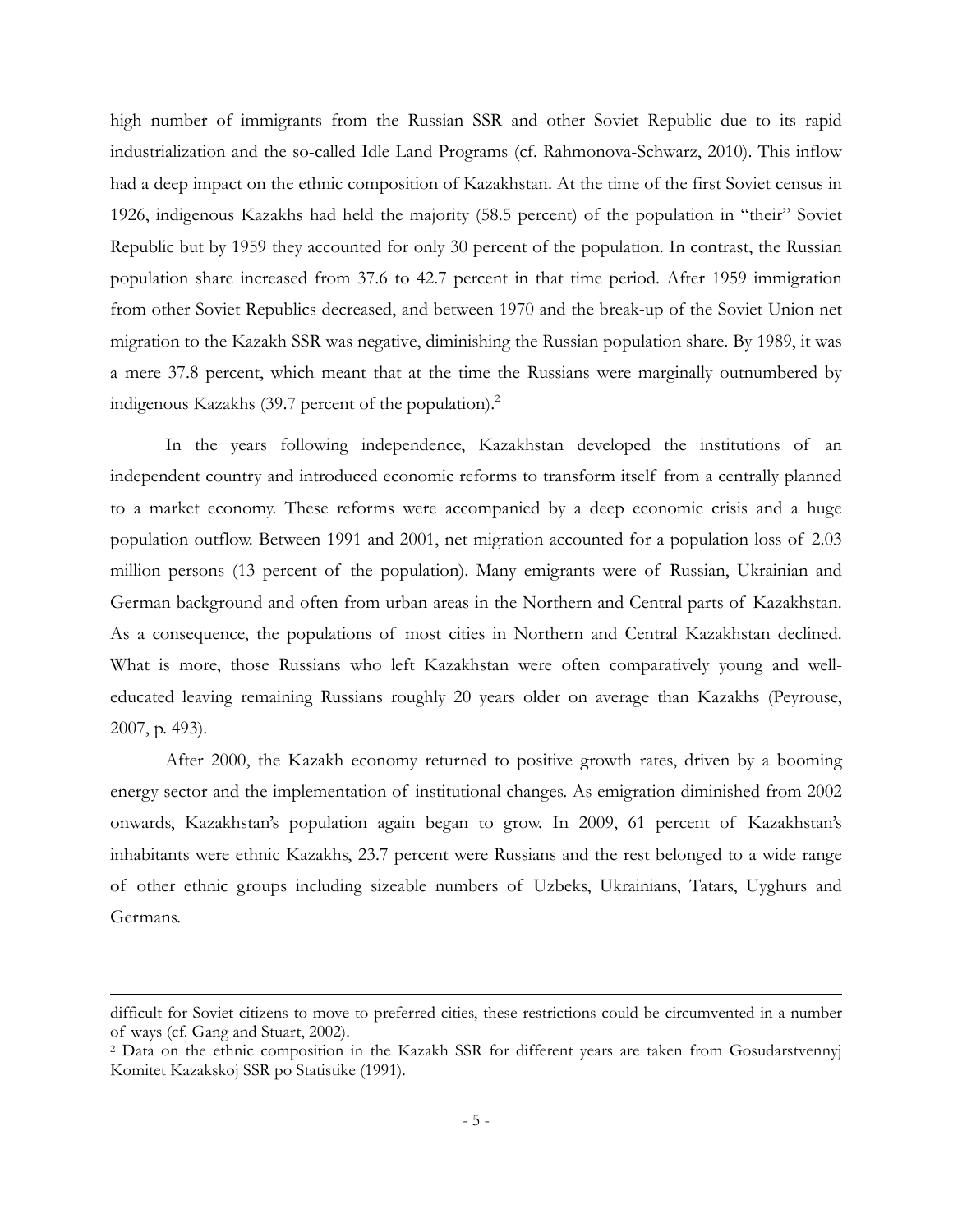Compared to the large and highly volatile external migration, there has been comparatively little interregional migration since Kazakhstan's independence. The country's annual interregional migration rate of approximately one percent of the population is close to that of Russia but much smaller than what is found for the USA and Canada (cf. Andrienko and Guriev, 2004, and Danzer, Dietz, Gatskova and Schmillen, 2014). Since urbanization in Kazakhstan is still ongoing, internal movements have predominantly consisted of population flows from rural to urban areas and from small and medium cities to urban centers. As Dietz, Gatskova and Schmillen (2011) and Aldashev and Dietz (forthcoming) show, patterns of internal migration have differed between Kazakhs and Russians. In fact, during the last twenty years ethnic Russians have been much less likely to move within Kazakhstan. Those that did leave their place of residency usually also exited the country.

Together with Kazakhstan's ethno-demographic composition, the relative position in society of members of the different ethnicities has undergone fundamental change since the country's independence. As the titular nation of the Kazakh SSR, ethnic Kazakhs played a relatively prominent role in its public life even during the Soviet period. Still, Russians dominated key party and state institutions, especially in the Northern and Central parts of the republic (cf. Jones-Luong, 2002; Murphy, 2006). Moreover, the Russian language was used throughout Kazakhstan as the *lingua franca*. With independence, the relationship between Kazakhs, Russians and other ethnicities changed dramatically as the Kazakh government adopted a policy of what has since been called "linguistic and ethnic Kazakhization' (cf. Peyrouse, 2007, p. 481). Elements of this policy have included a 'specific status for ethnic Kazakhs; the officialisation of the Kazakh language and the disuse of Russian; … Kazakhisation of the state administration and economy; and the exclusion of Russians from the public sector" (Peyrouse, 2007, pp. 484–485). At the same time Karin and Chebotarev (2002, p. 69) note that Kazakhization "is not recognized at the official level; as a matter of fact, it is denied".

#### **3. Data, Variables and Analytical Strategy**

Our analysis relies on data from the Kazakhstan Migration and Remittances Survey (KMRS). The KMRS is a household survey that was conducted in four of Kazakhstan's most important cities in 2010. It was designed by researchers from the Institute for East and Southeast European Studies (IOS) in Regensburg, Germany, and implemented in cooperation with the Center for Study of Public Opinion in Almaty, Kazakhstan. The main motivation for carrying out the survey was to explore the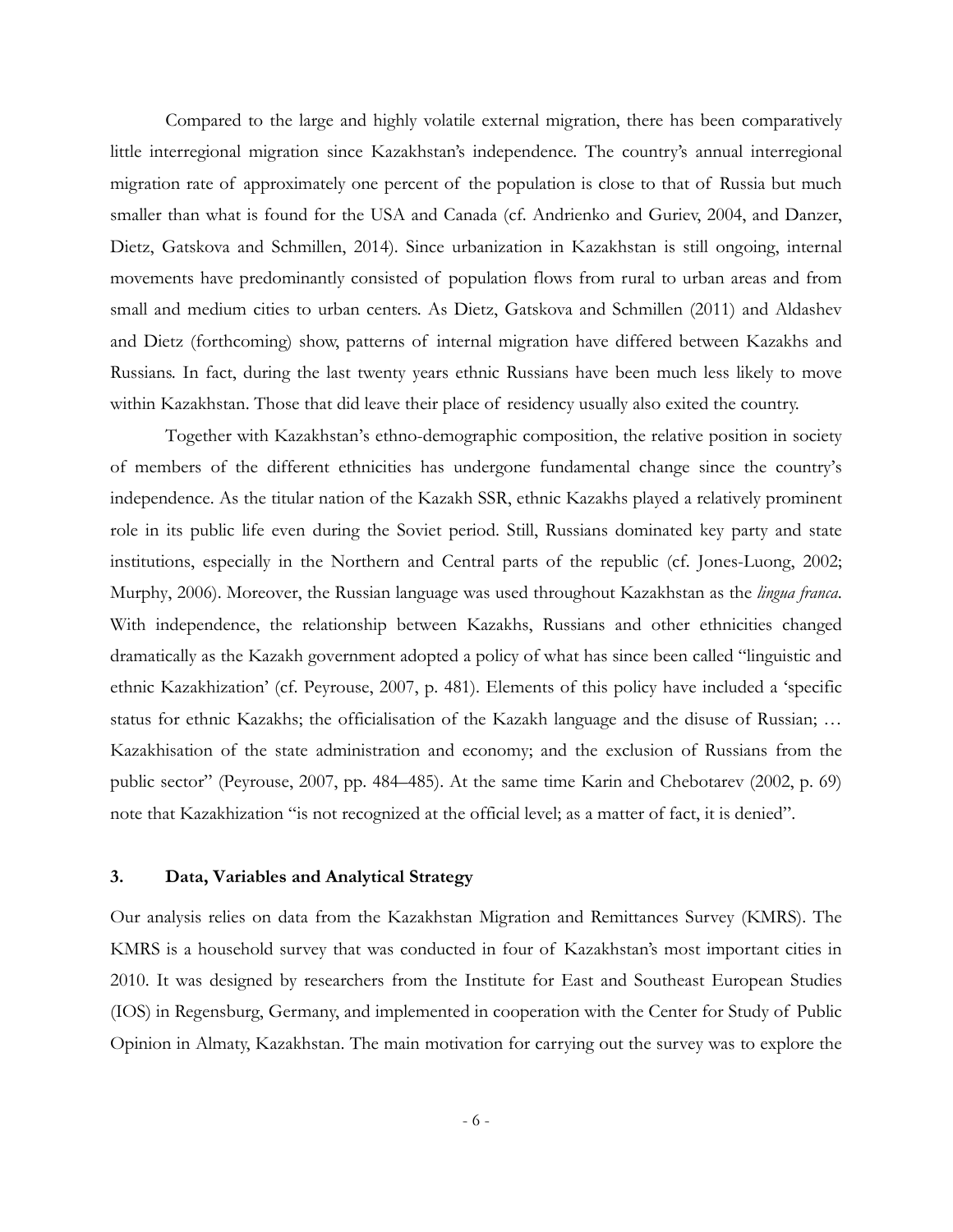determinants, patterns and consequences of migration movements in Kazakhstan and to investigate the scope, transmission and use of remittances.**<sup>3</sup>**

The four cities covered by the KMRS are Almaty (Kazakhstan's largest city and its capital until 1997), Astana (the capital since 1997), Karaganda (once Kazakhstan's second city) and Pavlodar (in the northeastern part of the country).**<sup>4</sup>** In altogether 2227 interviews, respondents – either the head of the household or another "influential" person in the household – were questioned about demographic and social characteristics of all household members. Together with items on migration and remittances, the core of the questionnaire encompassed questions related to the respondent's current job and employment history.

For each of the four cities, Table 1 summarizes the percentage of Russians and Kazakhs in 2010 according to our survey as well as according to data from the Statistical Agency of Kazakhstan. Both the survey and official data show that the ethnic composition of respondents differs widely between cities. While in Astana and Almaty a plurality of residents are Kazakhs, in Karaganda and Pavlodar ethnic Russians dominate. Altogether, 38.9 percent of the interviewees were ethnic Kazakhs while 45.5 percent had Russian roots. 15.2 percent belonged to other ethnic groups. These other ethnic groups are not included in the analysis below.**<sup>5</sup>**

#### *– Table 1 about here –*

In principle, our sample should be representative of the populations of the four cities. Yet, Table 1 shows that it seems to capture a higher proportion of Russians and a lower proportion of Kazakhs than one would expect from official statistics. That is why throughout our analysis we use weights reflecting official data on the ethnic composition in 2010 for the four cities covered by the

<sup>3</sup> For a detailed description of the KMRS, cf. Dietz and Gatskova (2011) and Dietz, Gatskova and Schmillen  $(2011).$ 

<sup>4</sup> Officially, Kazakhstan's capital was relocated from Almaty to Astana largely for geographic reasons such as Almaty's high degree of air pollution and its location in a zone of strong seismic activity. However, Schatz (2003), Anacker (2004) and others suspect that the official rationale gives an incomplete picture. They provide evidence that additional motives behind the move included a desire to replace old patronage and power relationships with new ones, to create symbols of independent Kazakhstan that would resonate both inside the country and across the globe and to strengthen the Kazakh state in a part of the country traditionally dominated by ethnic Russians.

**<sup>5</sup>** The relatively high percentage of ethnic Russians in the survey reflects the ethnic composition of Kazakhstan's bigger cities and is not representative for the country as a whole. As Russians traditionally settled in Kazakhstan's cities, their population share is typically higher in urban areas.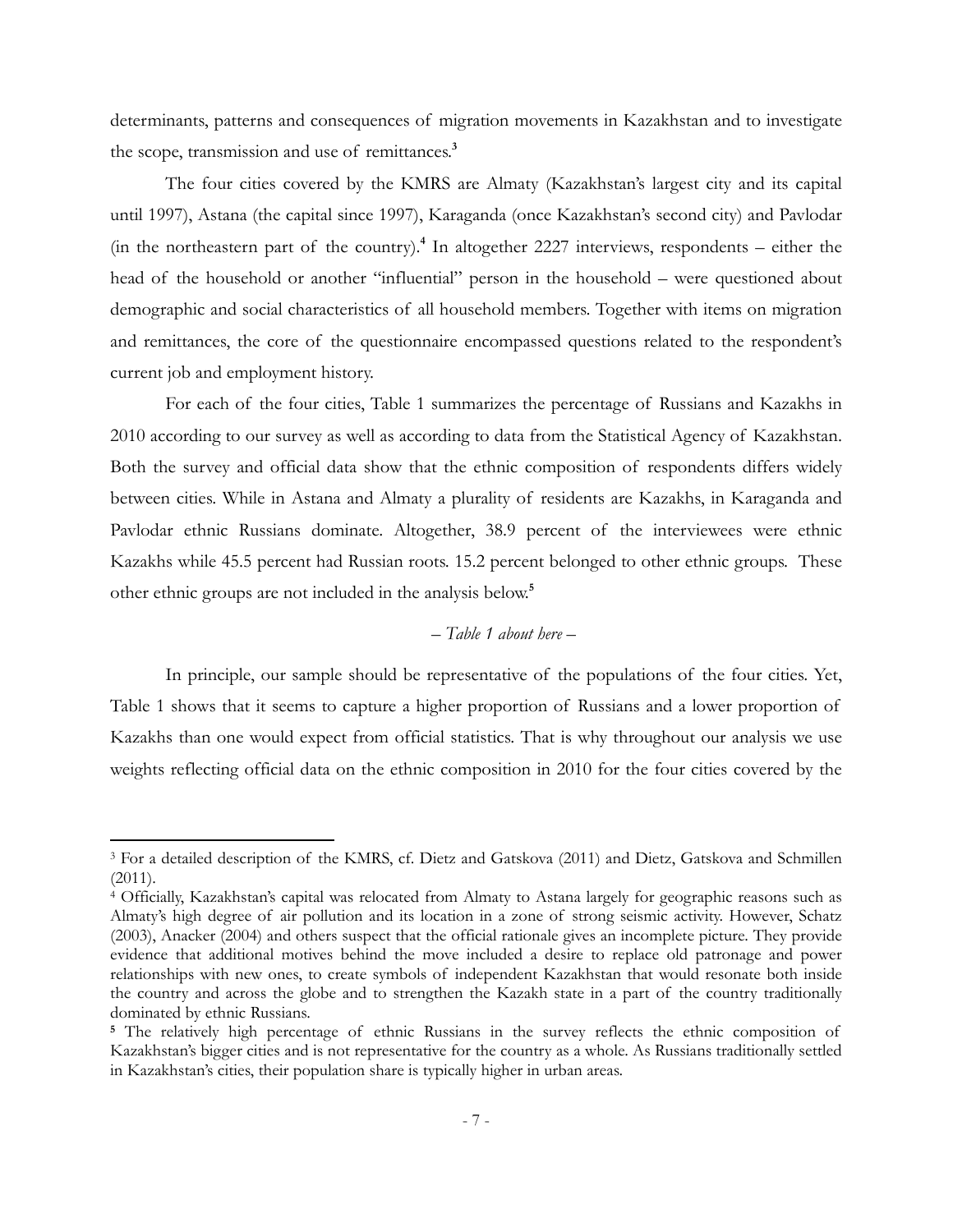KMRS (Almaty, Astana, Karaganda and Pavlodar). For similar reasons, we also weigh by the four cities' age structures and gender ratios in 2010. These weights are again based on official data.

The survey contains information on respondents' monthly earnings in 2010. While respondents could choose the currency in which they stated their earnings, we have converted all figures to tenge, Kazakhstan's currency. In 2010 one US dollar was on average worth about 152 tenge. Additionally, the survey asked about a wide range of individual characteristics useful for an analysis of earnings. These include information on labor market characteristics such as the number of hours of work per week, whether an individual was self-employed or whether he or she worked in the public or private sector. Comprehensive occupational and sectorial information is also available. For the purpose of this study, we have aggregated this information to the level of ten occupations (managers, professionals technicians, clerks, service and sales workers, agricultural workers, craft workers, plant and machine operators, elementary occupations and armed forces occupations) and six broad sectors (agriculture, mining, manufacturing, utilities, construction, services or other). Information on socio-demographic characteristics, such as a respondent's education and whether he or she was head of his or her household, are also included as are his or her gender, age and, of course, ethnicity. Lastly, the interview included a series of questions on the composition of respondents' households. This allows us to account for selection into labor force participation.<sup>6</sup>

Although the KMRS is not longitudinal, it provides detailed retrospective information on respondents and – to a more limited extent – their households for the years 1991 and 2001. For example, respondents are asked about whether they worked during November of these two years. If the answer is yes, questions about monthly earnings and job characteristics for that particular point in time follow.

#### *– Table 2 about here –*

Basic summary statistics for various variables related to earnings and labor market and sociodemographic characteristics are presented in Table 2. The table displays the means and standard deviations of the variables for the year 2010 separately for Russians and Kazakhs. Additionally, results of t-tests for differences in characteristics between the two groups are presented.

<sup>6</sup> Formally, participation includes the employed and unemployed. However, most studies on labor supply do not count the unemployed in the definition of participation even though they still use the term 'participation'. We follow this convention.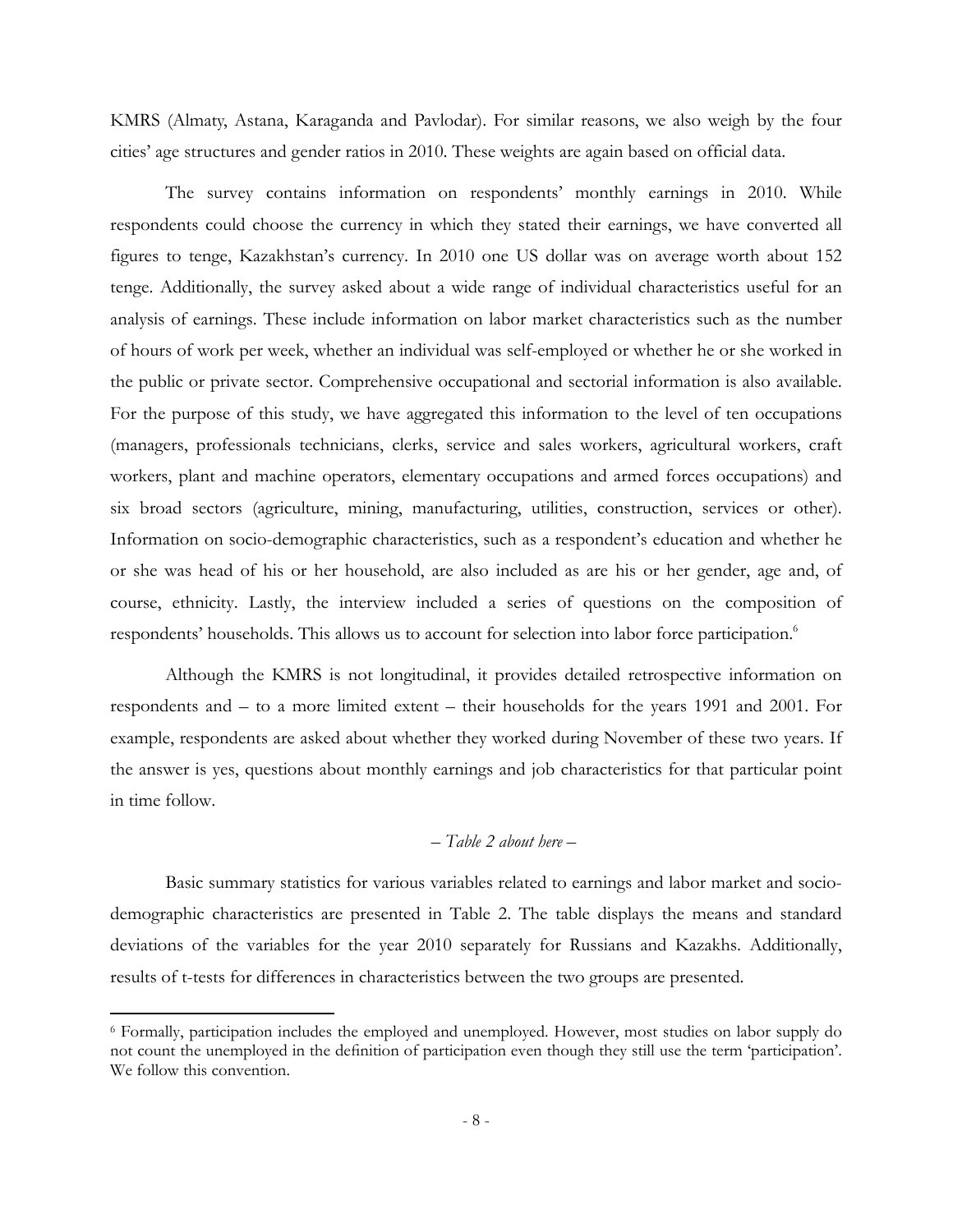Table 2 shows that our sample contains 992 Russians and 835 Kazakhs and that average values for a number of variables used differ significantly between the two ethnicities. Maybe most strikingly, the Russians in the sample have significantly higher average monthly earnings than the Kazakhs. On average, Russians earn 62,065 tenge (that is 408 US dollars) a month and Kazakhs 57,927 tenge (or 381 US dollars). This earnings gap is statistically significant at the five percent level. Concerning other labor market, occupation or sector characteristics, Russians are less likely than Kazakhs to be employed by a state enterprise. This is the case for 28.9 percent of Russian and for 41.5 percent of Kazakh interviewees. Russians are also less likely to pursue an armed forces occupation (1.1 vs. 4.8 percent) but more likely to work in the utilities sector (7.8 vs. 4.2 percent). Finally, a lower proportion of Russian respondents have a tertiary education: 41.2 percent of Kazakhs and 32.3 percent of Russians have completed college or university. In general, high rates of secondary and tertiary education reflect the high average level of formal education achieved in the Soviet Union and maintained in the states that emerged after its break-up.

#### **4. Results**

<u>.</u>

To investigate economic disparities between Kazakhs and Russians in 2010, we employ the regression-based decomposition analysis due to Oaxaca (1973) using the implementation in the Stata ado file *oaxaca* by Jann (2008). Initially, we estimate the correlates of log monthly earnings for Kazakhs and Russians. In order to account for possible selection into the labor force, we use a twostage Heckman selection model (Heckit). Thereafter, we decompose the difference in mean monthly earnings of the two ethnic groups, highlighting the relative roles of differences in characteristics and coefficients in explaining these differences in earnings.<sup>7</sup>

The explanatory variables in our earnings equations are age, age-squared and gender of the respondent, indicators for whether he or she is the household head and for his or her educational attainment. Additional controls include hours of work per week and dummies for self-employment and employment by a state enterprise. Furthermore, we add controls to account for occupation, sector of employment and the four Kazakh cities where the KMRS was carried out. When estimating the selection equations for labor force participation, we again control for an individuals' socio-

<sup>7</sup> Our exposition of the Oaxaca decomposition analysis follows Bhaumik, Gang and Yun (2006).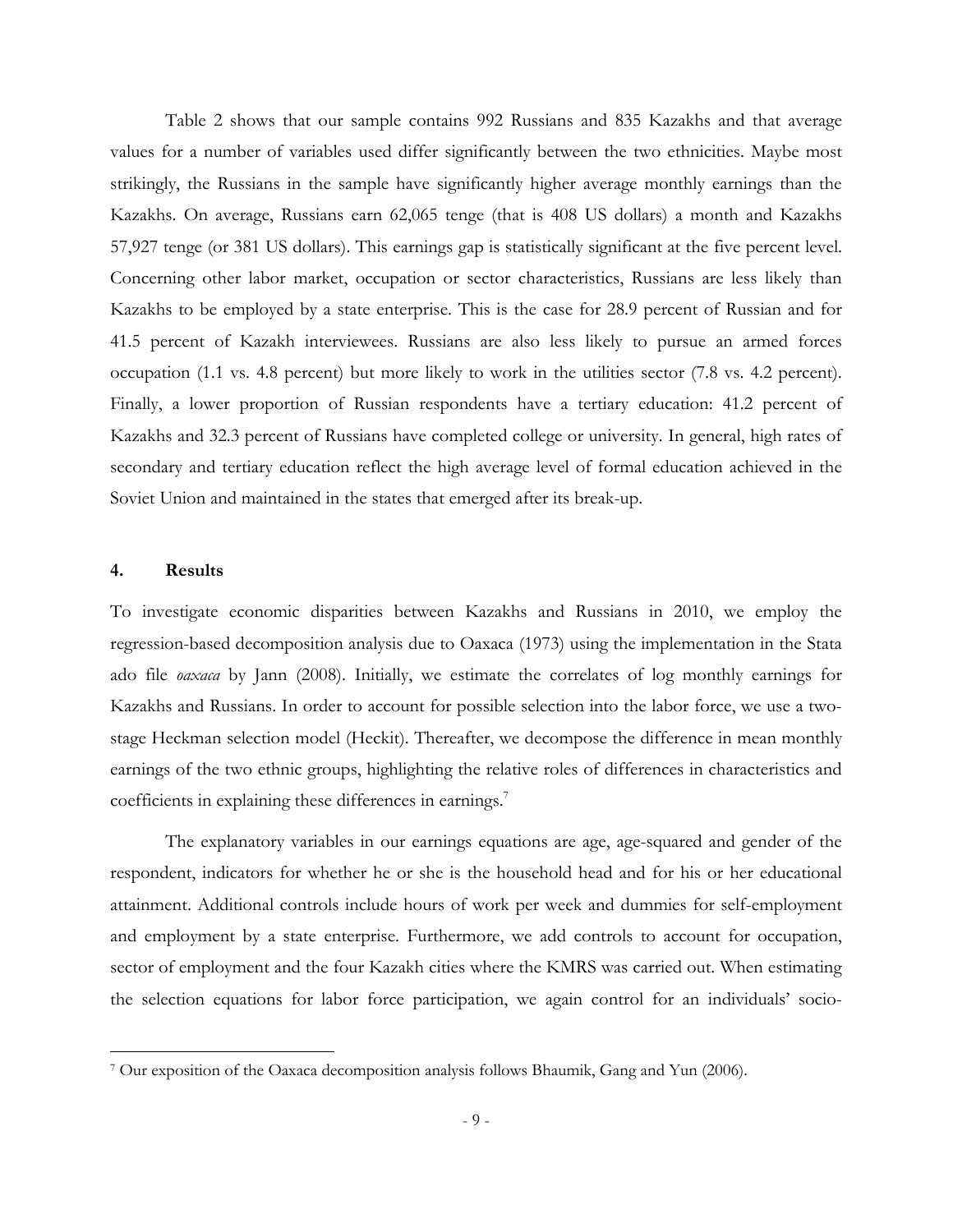demographic characteristics, education and location. In addition to that, family characteristics – an individual's marital status and the proportion of children and seniors in his or her household – are used as instruments. That is, these explanatory variables appear in the selection equation but not in the earnings equation. This specification borrows significantly from the literature on labor supply and earnings, e.g. from Dimova and Gang (2004).

#### *– Table 3 about here –*

Coefficients and robust standard errors of both stages of the Heckit regressions are reported in Table 3 (including the one for the inverse Mill's ratio). The table shows that for both Russians and Kazakhs average earnings are higher for the self-employed and for those working in the private sector, ceteris paribus.<sup>8</sup> Also for both groups, earnings tend to increase with age but at a declining rate. Thus, over the life cycle earnings exhibit an inverse u-shaped path. Equally plausibly, earnings are on average higher for those working more hours per week. If one compares earnings by gender one finds that average earnings are higher for men. The gender earnings gap is 26.2 percent for Russians and 18.7 percent for Kazakhs. Concerning the education variables, earnings tend to be higher for those with higher educational attainment. In both estimating equations, individuals with tertiary education on average earn 39.4 percent more than those with only compulsory education. When it comes to occupations, mean earnings are lowest for elementary occupations and highest for managers (the reference category in Table 4). Again, this is the case irrespective of whether correlates of log monthly earnings are estimated for Russian or for Kazakh respondents

For a number of other variables, patterns differ between Russians and Kazakhs. In particular, average earnings for Kazakhs are highest in Astana while for Russians they are about equally high in Astana and Almaty and much lower in Karaganda and Pavlodar. Besides, sector variables appear to be statistically significantly correlated with monthly earnings only for the sample comprising Russian individuals. For this sample, individuals employed in the mining sector have the highest earnings followed by those in the construction sector. All else being equal, average earnings in the mining sector are 64.7 percent higher than in the agricultural sector (the baseline category).

<sup>8</sup> Using the 1996 World Bank Living Standards Measurement Survey, Verme (2000) documented that income opportunities between the private sector and self-employment were roughly similar in Kazakhstan. For 2010, i.e. "only" 14 years later, we document an earnings premium of self-employment of between 19 and 27 percent. This underlines the dynamism and quickly changing nature of Kazakhstan's labor market.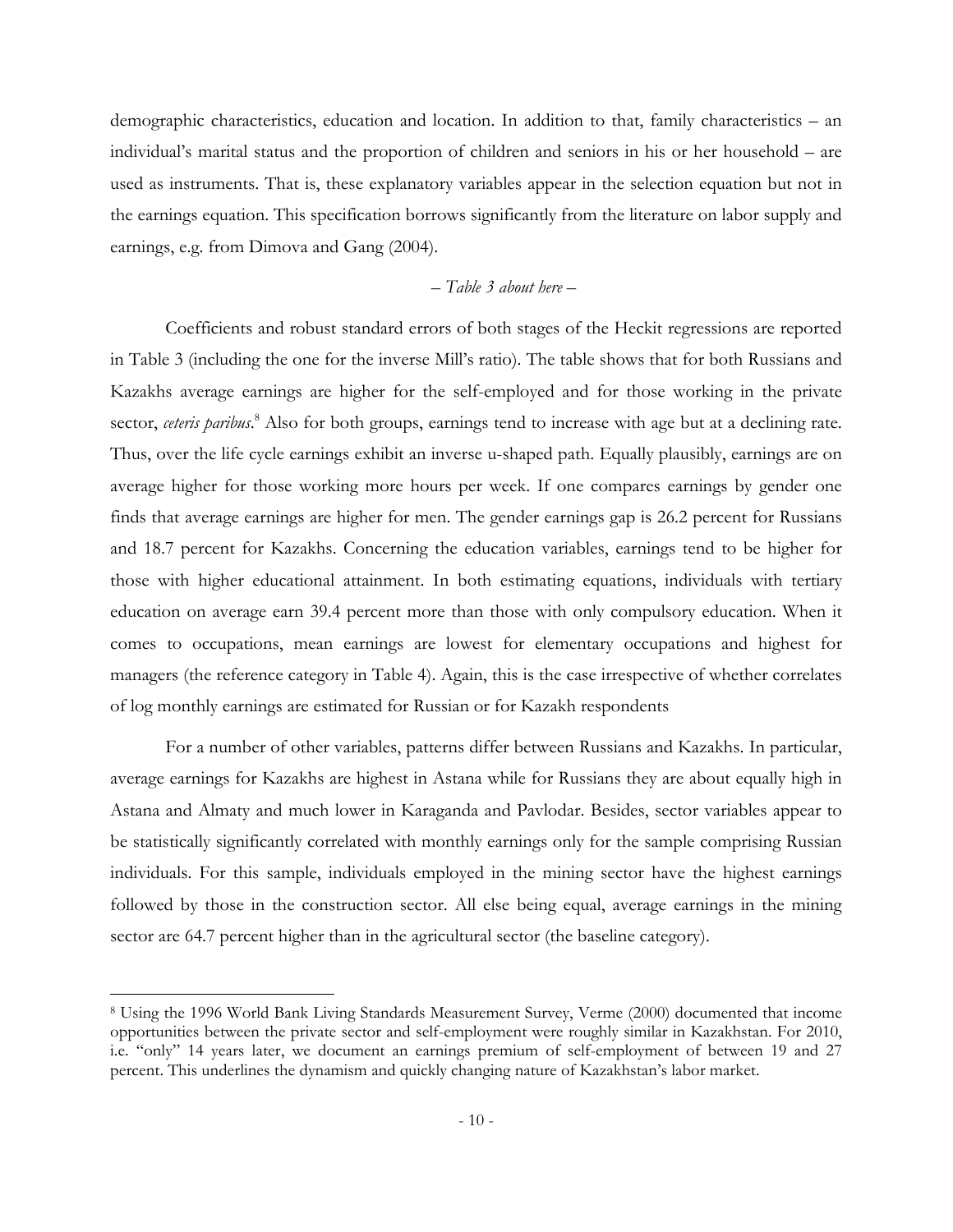In spite of some important differences between correlates of log monthly earnings for Russians and Kazakhs, altogether the patterns associated with individual earnings look rather similar for the two groups. Moreover, the direction and size of the individual coefficients are generally what one would expect from the estimation of traditional Mincer-type equations.

We account for possible selection into the labor force. Above we mentioned that the regressions of Table 3 use family characteristics (an individual's marital status and the proportion of children and seniors in the household) as instruments. For Russians, some of these instruments are statistically significant. For instance, respondents in households with a higher proportion of individuals aged five or under or 66 or over tend to be less likely to work. Also for the Russian sample, the inverse Mill's ratio is marginally significant which provides weak evidence that selection into the labor force actually takes place. For Kazakhs, the inverse Mill's ratio is not statistically significant and neither are the instruments.

#### *– Table 4 about here –*

Though all in all there is only limited evidence that selection into the labor force is indeed an issue we need to worry about, our benchmark decomposition is based on the Heckit estimations of Table 3. We consider this a precautionary measure. As an alternative, Table 4 shows correlates of log monthly earnings estimated with OLS instead of Heckit. The table demonstrates that at least qualitatively but for the most part also quantitatively earnings equations look very similar using either estimation method.<sup>9</sup>

To investigate the relative influences of the characteristics and the coefficients effects on the differences in the average levels of monthly earnings between Kazakhs and Russians, we use the stylized Oaxaca decomposition algorithm.<sup>10</sup> The Oaxaca decomposition equation is written as:

$$
(1) \qquad \bar{Y}_A - \bar{Y}_B = (X_A - \bar{X}_B)\beta_A + \bar{X}_B(\beta_A + \beta_B) + \bar{e}_A - \bar{e}_B,
$$

<sup>9</sup> When using *oaxaca* with *heckmam* Jann (2008) adjusts the decomposition for the specified selection; the decomposition is performed on the predicted earnings gap. Yun (2007) shows how to implement an exact decomposition of the actual gap by inclusion of a residual effect, if desired. As the Heckit and OLS here produce very close results it is not necessary to consider this difference.

 $10$  The Oaxaca decomposition was introduced to study racial or gender wage differentials using regression analysis to generate the characteristics and coefficients effects. However, this approach has been extended and can be applied to studying regression-based differences of individuals, households, or firms.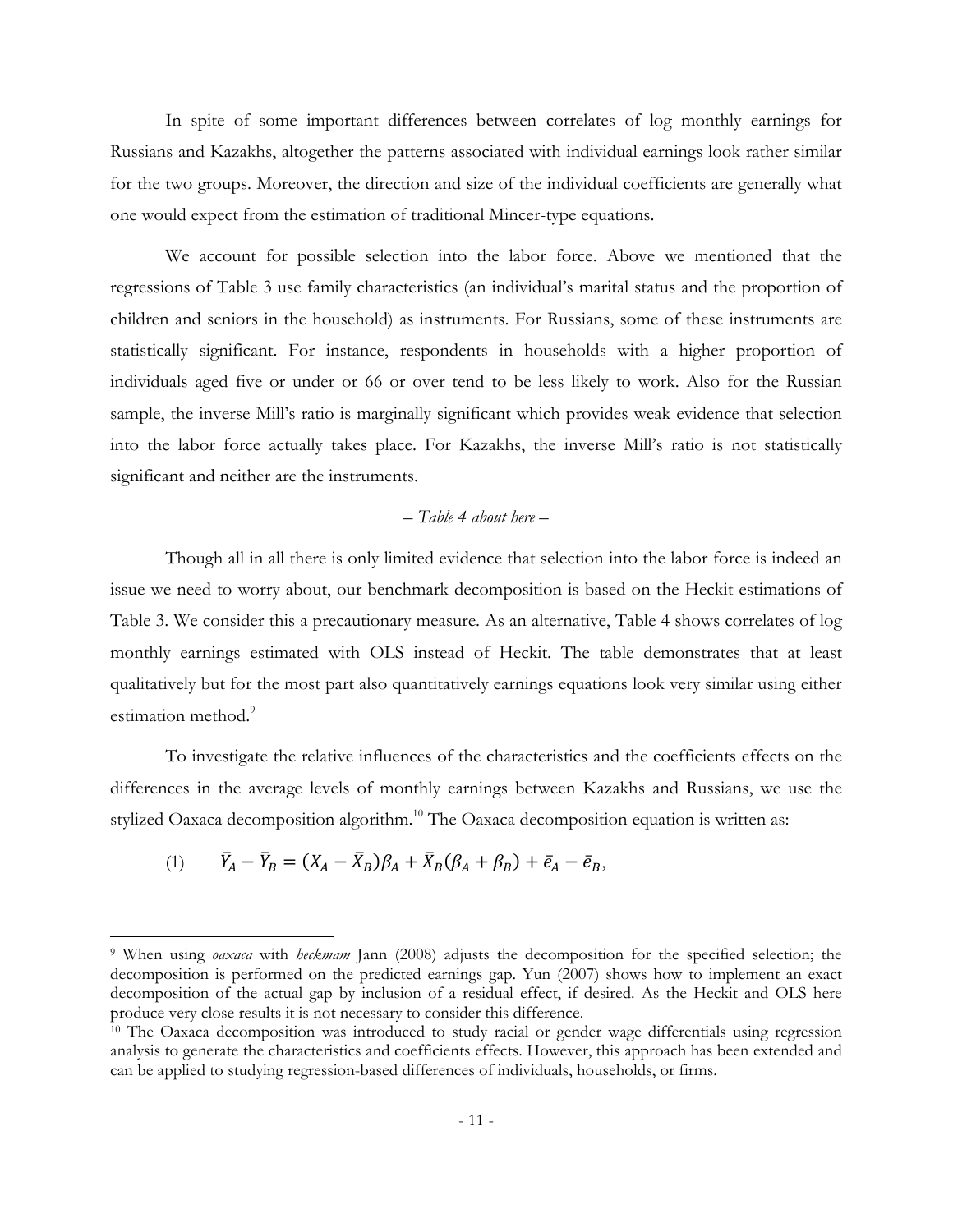where  $\bar{Y}_j$  denotes average log monthly earnings and  $\bar{X}_j$  is a 1 × *K* vector of average individual characteristics of group *j* (*A* or *B*).  $\beta_j$  is a *K* × 1 vector of parameters and  $\bar{e}_j$  the average error term which is zero by construction. The first, second, and third components of the right-hand side of the equation are called the characteristics, the coefficients and the residuals effects, respectively.

#### *– Table 5 about here –*

Results from an Oaxaca decomposition based on the selection-corrected estimates from Table 3 are reported in Table  $5<sup>11</sup>$ . The overall (predicted) difference in the logarithm of monthly earnings between Kazakhs and Russians individuals is −0*.*171. That is, we need to explain why in 2010 ethnic Russians on average earned 17.1 percent more per month than Kazakhs.<sup>12</sup>

The overall characteristics and coefficients effects from the decomposition analysis are 0.041 and −0.212 log points, respectively. The positive value of the characteristics effect means that, if Kazakhs and Russians were to have the same regression coefficients, i.e., the impact of the characteristics on their living standards were identical, the logarithm of monthly earnings of Kazakhs would have been higher than that of Russians by 0.041 log points due solely to differences in characteristics. However, the coefficients effect of −0.212 implies that, if both Kazakhs and Russians were to have the same characteristics so that any difference in earnings between the two ethnic groups would be due only to differences in the regression coefficients, e.g., the rates of return on the characteristics, the logarithm of monthly earnings of Kazakhs would have been lower than that of Russians by 0.212 log points. In short, Kazakhs would be worse off if the differences between their characteristics and those of the Russian individuals were to disappear. However, they would be better off in the absence of any differences between the two groups in the effectiveness of, or returns to, those characteristics.

<sup>11</sup> For the moment, the Russian coefficients will be used as the reference coefficients. In section 5, we will explore whether our main results are robust to using the Kazakh coefficients as the reference coefficients instead.

<sup>&</sup>lt;sup>12</sup> An often useful alternative interpretation is offered on the tables under the columns "Share" but suppressed in the text. Here we set the gap of 0.171 at 100% and show the each items contribution to explaining this gap. Thus "Share" refers to the ratio of the contribution of each factor to the overall differences in monthly earnings of −0.171 log points between Kazakhs and Russians; it is expressed as a percentage of this difference.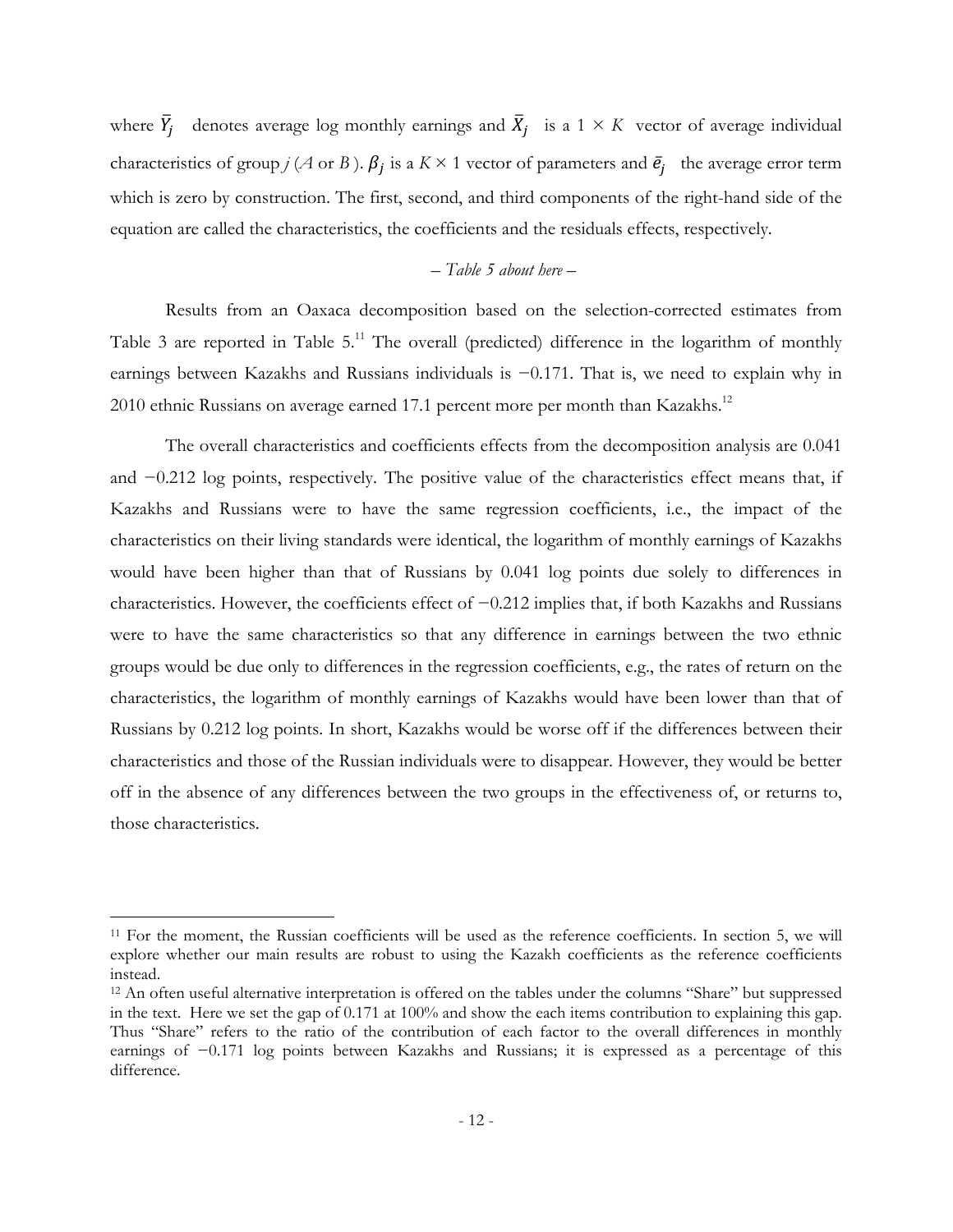The coefficients effect generally incorporates the effect of the constant term. The coefficients of the constant terms explain the gap between Kazakhs and Russians that is not attributed to controlling or explanatory variables. Hence, the difference in the constant terms may be interpreted as baseline differences between the two ethnic communities. We can separate the effect of the constant term from the effects of the other coefficients by rewriting (1) as:

(2) 
$$
\bar{Y}_A - \bar{Y}_B = \sum_{k=1}^K (\bar{X}_A^k - \bar{X}_B^k) \beta_A^k + (\beta_A^1 - \beta_B^1) + \sum_{k=2}^K \bar{X}_B^k (\beta_A^k - \beta_B^k) + \bar{e}_A - \bar{e}_B,
$$

*j* where  $\beta_j^1$  is the constant term for group *j* (*A* or *B*). The result of this partitioning is also reported in Table 5. Both the characteristics effect and the coefficients effect of the controlling or explanatory variables favor the Kazakhs. The latter is not statistically significant, though. The effect of the constant term overwhelmingly favors Russians but is again not statistically significant.

We can decompose the characteristics and the coefficients effects into subgroups of variables or even individual variables. In this context, a critical issue is that the decomposition results for categorical variables depend on which category is chosen to be the omitted base category. To arrive at decomposition results that are independent of such a choice, we make use of a method introduced by Yun (2005) and included in the Stata ado file *oaxaca* by Jann (2008). This method relies on first estimating the group models with the standard dummy coding. Next, the coefficient vectors are transformed so that they represent deviations from the grand mean and the coefficient for the base category is added.

As reported in Table 5, disaggregating the characteristics effect shows that Kazakhs benefit from working more hours per week, from having socio-demographic characteristics more favorable for the labor market (this is for the most part due to the comparatively lower average age of Kazakhs living in Kazakhstan mentioned above), from being more likely to be managers, and from having a generally higher level of education. On the other hand, Russians have the *advantages* of being less likely to be employed by state enterprises and of being more likely to reside in a favorable location. As mentioned above, the overall characteristics effect works in the Kazakhs' favor.

Concerning the detailed decomposition of the coefficients effect, much fewer variables are statistically significant. Of those that are, the returns to labor market characteristics favor the Russians while those related to occupations and locations work in the Kazakhs' favor. It should be noted, however, that all these coefficients are significant only at the ten percent level and that, as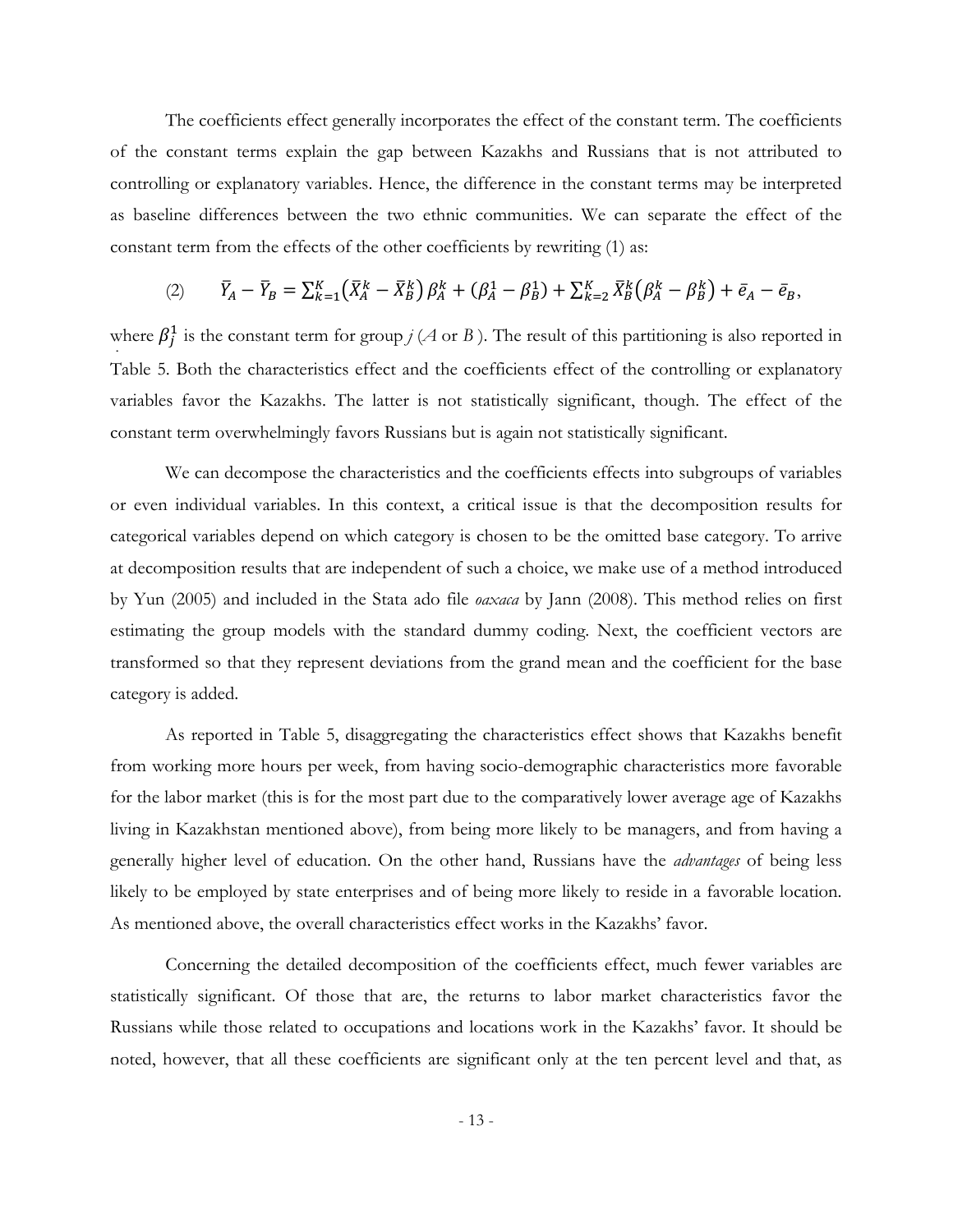already mentioned, the overall coefficients effect net of baseline differences between the two ethnic communities is statistically significant not even at this level.

The results reported in Table 5 imply that Kazakhs, i.e. those individuals belonging to the ethnicity that dominates Kazakhstan and forms its titular nation, tend to have more favorable characteristics than Russians but still earned less. By empowering Kazakhs and enabling them to gain relatively favorable characteristics, Kazakhization has apparently been successful in a relatively narrow sense. At the same time, in economic terms Kazakhization has been a somewhat selfdefeating policy. This appears almost ironic.

However, one might wonder whether the higher average earnings of Russians in 2010 are really a result of Kazakhization policies. An alternative explanation would be that they are in fact due to Russia's history as an always dominant and at times out-rightly colonial power in central Asia. This competing explanation might imply that in the absence of Kazakhization policies, earnings of ethnic Russians would be even more elevated compared to Kazakhs than is already the case today.<sup>13</sup>

We cannot do Oaxaca type decomposition for the counterfactual situation of Kazakhstan's labor market in 2010 without Kazakhization policies. However, we can test a corollary of the hypothesis that higher earnings for Russians are a legacy of their historic dominance in Central Asia. As mentioned above, our data set contains retrospective information for 1991 and 2001 and if this competing theory is correct we should see even larger earnings advantages for ethnic Russians for 1991 and 2001 than for 2010.

#### *– Table 6 about here –*

Table 6 shows the outputs of corresponding Oaxaca decompositions for the differences in monthly earnings between Kazakhs and Russians for 1991 and 2001. Because we do not have any instruments for these two years we are unable to control for selection into the labor force. Instead, Table 6 relies on decompositions based on OLS regressions. For comparison purposes, it also reports an OLS-based decomposition for 2010.

<sup>&</sup>lt;sup>13</sup> The relative economic conditions of Russians and Kazaks might also look very different if the economic transition had played out differently and had not favored private sector instead of public sector jobs or had rewarded individuals' characteristics differently.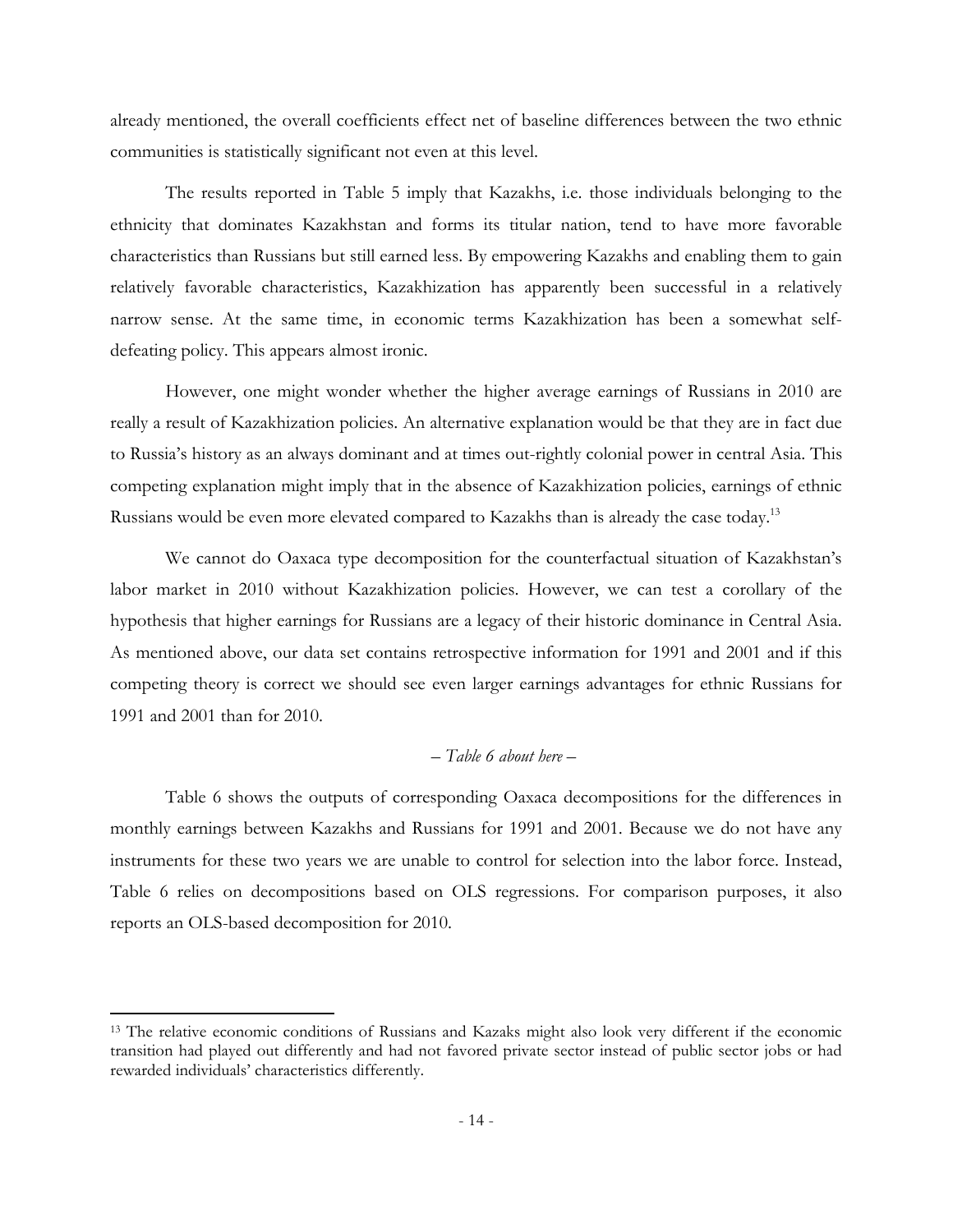Contrary to what is implied by the competing explanations, what we find is that the Russians in our sample generally earned less than the Kazakhs in both 1991 and 2001. As discussed above large numbers of Russians left Kazakhstan during the 1990s and these emigrants were generally younger and better educated. It is quite possible that in 1991 (especially) ethnic Russian earnings were on average higher than ethnic Kazakh earnings. But for our sample of ethnic Russian stayers this is not true. Yet, they are doing better than Kazakhs by 2010. These ethnic Russians' higher earnings in 2010 can probably not be explained by the imperial legacy of Russia and the Soviet Union. Instead, our decompositions really leave us with the impression that while Kazakhization might have been successful in a narrow sense – e.g. by empowering Kazakhs to take on leading positions in the public sector – in a broader sense it turned out to be a self-defeating policy because it pushed Russians into jobs that by 2010 had on average evolved into superior positions (at least in monetary terms) than those held by Kazakhs.

#### **5. Robustness**

Table 7 offers three alternative specifications of our benchmark Oaxaca type decomposition of log monthly earnings in 2010. The objective is to assess whether our results are robust to variations in the empirical setup. For conciseness, outputs are displayed only for the aggregate characteristics and coefficient effects as well as for semi-detailed decompositions that group the effects of labor market characteristics, socio-demographic characteristics, occupations, sectors and education. Outputs for the detailed decompositions are available upon request.

#### *– Table 7 about here –*

So far sampling weights have been used throughout the analysis. As mentioned above, these are based on official data on the ethnic composition, age structure and gender ratio in 2010 for the four cities covered by the KMRS (Almaty, Astana, Karaganda and Pavlodar). One concern might be whether such official data can always be seen as reliable. Therefore, sampling weights are removed in the first panel of Table 7. In the table's second panel the sample composition is altered. While previously all observations with valid information for all relevant variables for 2010 were used, the panel now restricts the analysis to a 'balanced' sample. That is, it only compromises individuals that were of working age in 1991, 2001 and 2010 and for whom we have consistent information on labor market status and characteristics for all three years. Finally, the third panel of Table 7 performs the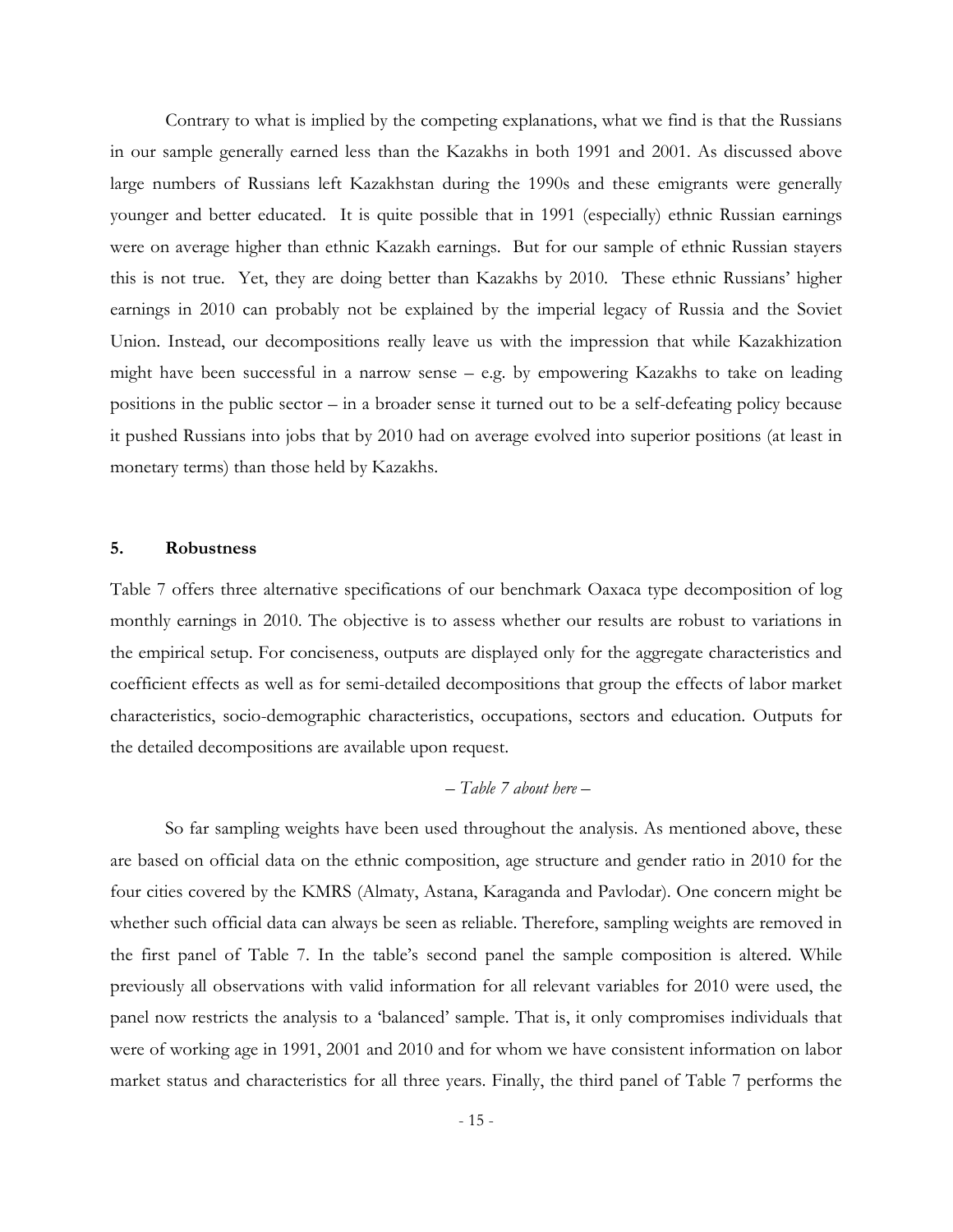Oaxaca type decomposition not with Russian but with Kazakh coefficients. This is a standard sensitivity check to test whether results are robust to using the coefficients of one group instead of the other.

The different panels of Table 7 make it clear that for all three alternative specifications predicted average monthly earnings are higher for Russians than for Kazakhs. The magnitude of the difference in these monthly earnings is quite robust as well. Moreover, the signs of aggregate characteristics and coefficients effects stay similar as do those of almost all semi-aggregate variables' effects (or at least of those that are statistically significant). What does vary somewhat is the exact magnitude and level of statistical significance of some variables' characteristics and coefficient effects.

#### **6. Conclusions**

Using the Kazakhstan Migration and Remittances Survey (KMRS), we investigated the comparative earnings of ethnic Russians and ethnic Kazakhs in 2010. Following independence from the Soviet Union in 1991, many ethnic Russians left Kazakhstan. In parallel, over the last twenty years ethnic Kazakhs have come to dominate many of the key economic and political positions that had formerly been occupied by ethnic Russians. This had the consequence that by 2010 Russians in our sample were less likely to be employed by a state enterprise, less likely to pursue an armed forces occupation and less likely to have a tertiary education. In spite of all this, in contrast to 1991 and 2001, by 2010 ethnic Russians were earning more than ethnic Kazakhs.

 We explained this apparent puzzle using Oaxaca type decompositions. These showed that while in 2010 Kazakhs were better endowed with income generating characteristics (e.g. they benefited from being more likely to be managers and to have tertiary education) but received returns to these characteristics that were not as high as those of Russians (both overall and with respect to specific characteristics such as those related to the labor market and certain sectors). In the aggregate, the coefficients effect dominated and Kazakhs had comparatively lower average earnings. Our decompositions left us with the impression that while "Kazakhisation" might have been successful in a narrow sense – e.g. by empowering Kazakhs to take on leading positions in the public sector – in a broader sense it has turned out to be a self-defeating policy by pushing ethnic Russians into jobs that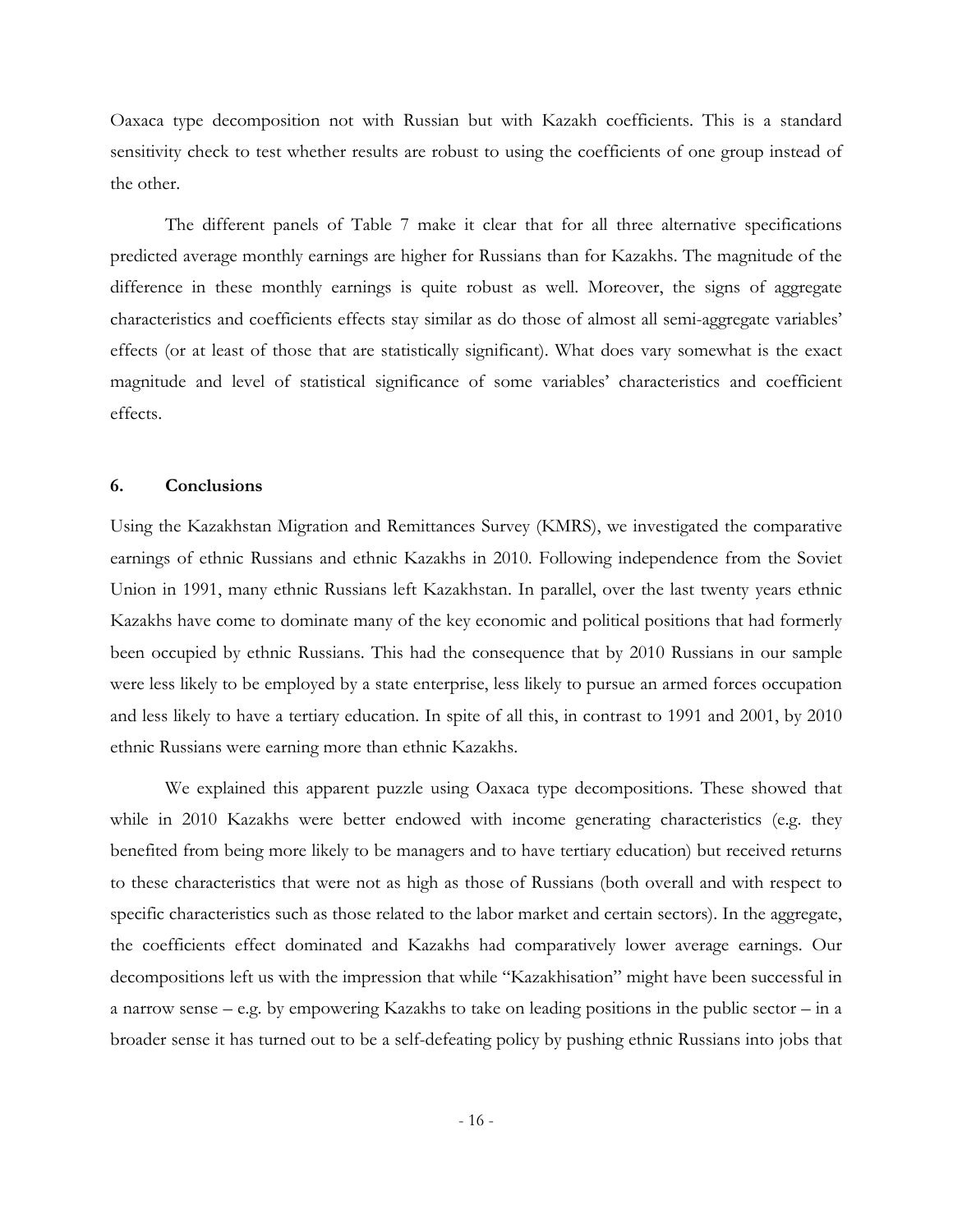by 2010 had on average evolved into superior positions – at least in monetary terms – than those held by Kazakhs.

 Our result of a self-defeating indigenization strategy is in stark contrast to the conclusions reached by much of the empirical literature on the effects of policies aimed at improving the situation of disadvantaged groups which usually finds these policies to be rather effective. Moreover, it appears almost ironic that Kazakhs, i.e. those individuals belonging to the ethnicity that dominates Kazakhstan and forms its titular nation, tend to have more favorable characteristics than Russians but still earn less.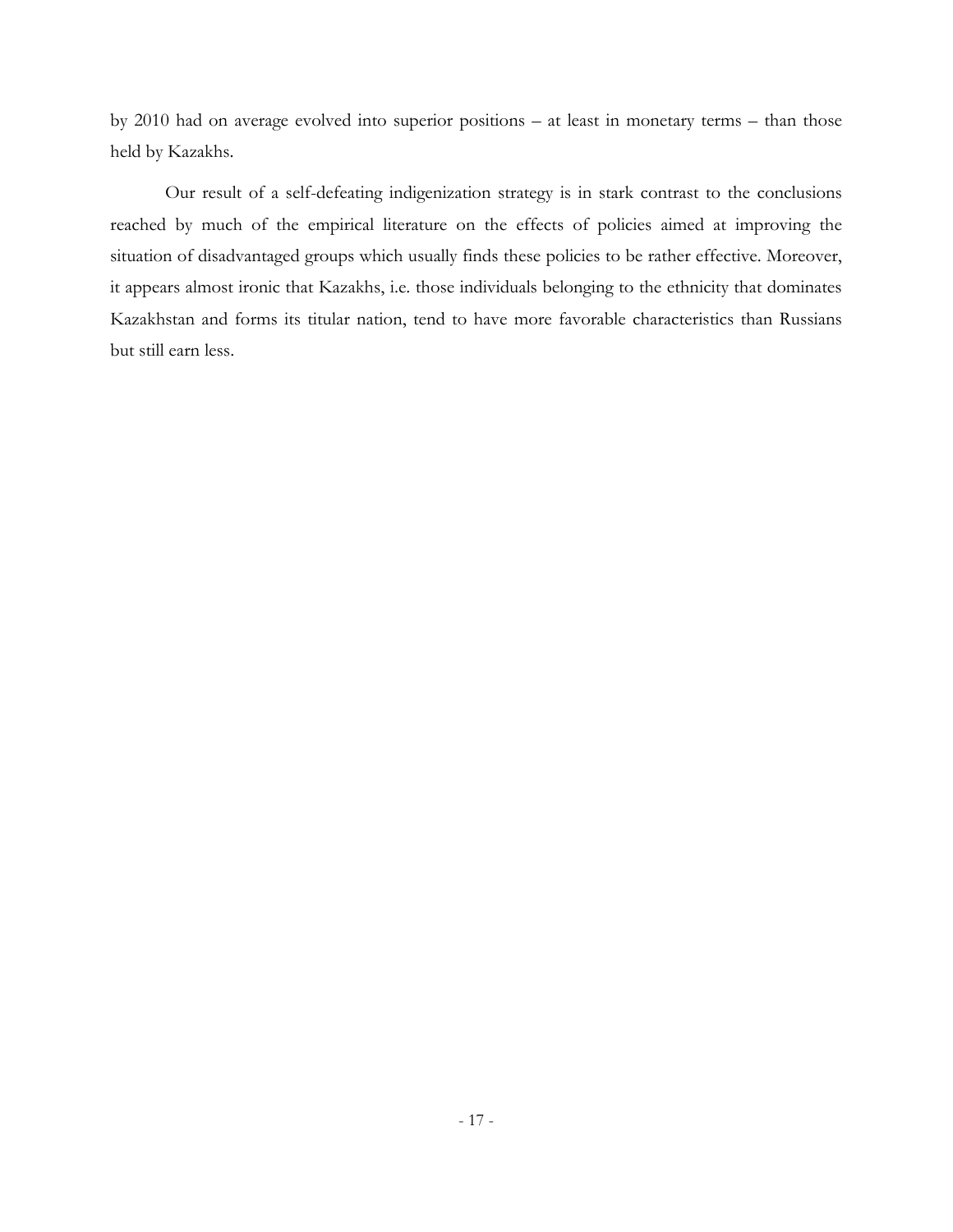#### **References**

Aldashev, Alisher and Alexander M. Danzer. forthcoming. "Bilinguality and Economic Performance." in Wickström, B.-A. and M. Gazzola (eds.), *Economics and Language Policy*, MIT Press.

Aldashev, Alisher. and Barbara Dietz. Forthcoming. "Economic and Spatial Determinants of Interregional Migration in Kazakhstan." Economic Systems.

Anaker, Shonin. 2004. "Geographies of Power in Nazarbayev's Astana." Eurasian Geography and Economics, 45, 7: 515–533.

Andrienko, Yuri and Sergei Guriev. 2007. "Determinants of Interregional Mobility in Russia: Evidence from Panel Data." Economics of Transition, 12, 1: 1–27.

Bhaumik, Sumon K., Gang, Ira N. and Myeung-Su Yun. 2006. "Ethnic conflict and economic disparity: Serbians and Albanians in Kosovo." Journal of Comparative Economics, 34: 754–773.

Beaman, Lori, Raghebendra Chattopadhyay, Esther Duflo, Rohini Pande and Petia Topalova. 2009. "Powerful Women: Does Exposure Reduce Bias?" The Quarterly Journal of Economics, 124, 4: 1497-1540.

Becker, Charles M., Erbolat N. Musabek, Ai-Gul S. Seitenova and Dina S. Urzhumova. 2005. "The Migration Response to Economic Shock: Lessons from Kazakhstan." Journal of Comparative Economics, 33, 1: 107-132.

Blinder, Alan S. 1973. "Wage discrimination: Reduced form and structural estimates." Journal of Human Resources, 8: 436–455.

Chin, Aimee and Nishith Prakash. 2011. "The Redistributive Effects of Political Reservation for Minorities: Evidence from India." Journal of Development Economics, 96, 2: 265-277.

Danzer, Alexander M., Barbara Dietz, Kseniia Gatskova and Achim Schmillen. 2014. "Showing off to the New Neighbors? Socio-Economic Status, Income and Consumption Patterns of Internal Migrants." Journal of Comparative Economics 42, 1: 230-245.

Dietz, Barbara and Kseniia Gatskova. 2011. "Migration and Remittances in Kazakhstan: Survey Technical Report." Osteuropa-Institut Regensburg, Working Paper 303.

Dietz Barbara, Kseniia Gatskova and Achim Schmillen. 2011. "Migration and Remittances in Kazakhstan: First Evidence from a Household Survey." Osteuropa-Institut Regensburg, Working Paper 304.

Dimova, R. and I. Gang. 2007. "Self-Selection and Earnings During Volatile Transition." Journal of Comparative Economics 35(3) 612-629.

Duflo, Esther. 2005. "Why Political Reservations?" Journal of the European Economic Association, 3, 2-3: 668-678.

Gang Ira N. and Robert C. Stuart, 2002. "The Political Economy of Russian City Growth." Economic Development and Cultural Change, 50, 3: 491–508.

Gang, Ira N., Kunal Sen, and Myeong‐Su Yun, 2008. "Poverty in rural India: caste and tribe." Review of Income and Wealth 54, 1: 50-70.

Gosudarstvennyj Komitet Kazakskoj SSR po Statistike. 1991. "Ob osnovnych pokazateljach vsesojuznych perepisej naselenija 1939, 1959, 1970, 1979 i 1989 gg." Alma-Ata.

Holzer, Harry J. and David Neumark. 2006. "Affirmative Action: What Do We Know?." Journal of Policy Analysis and Management, 25, 2: 463-490.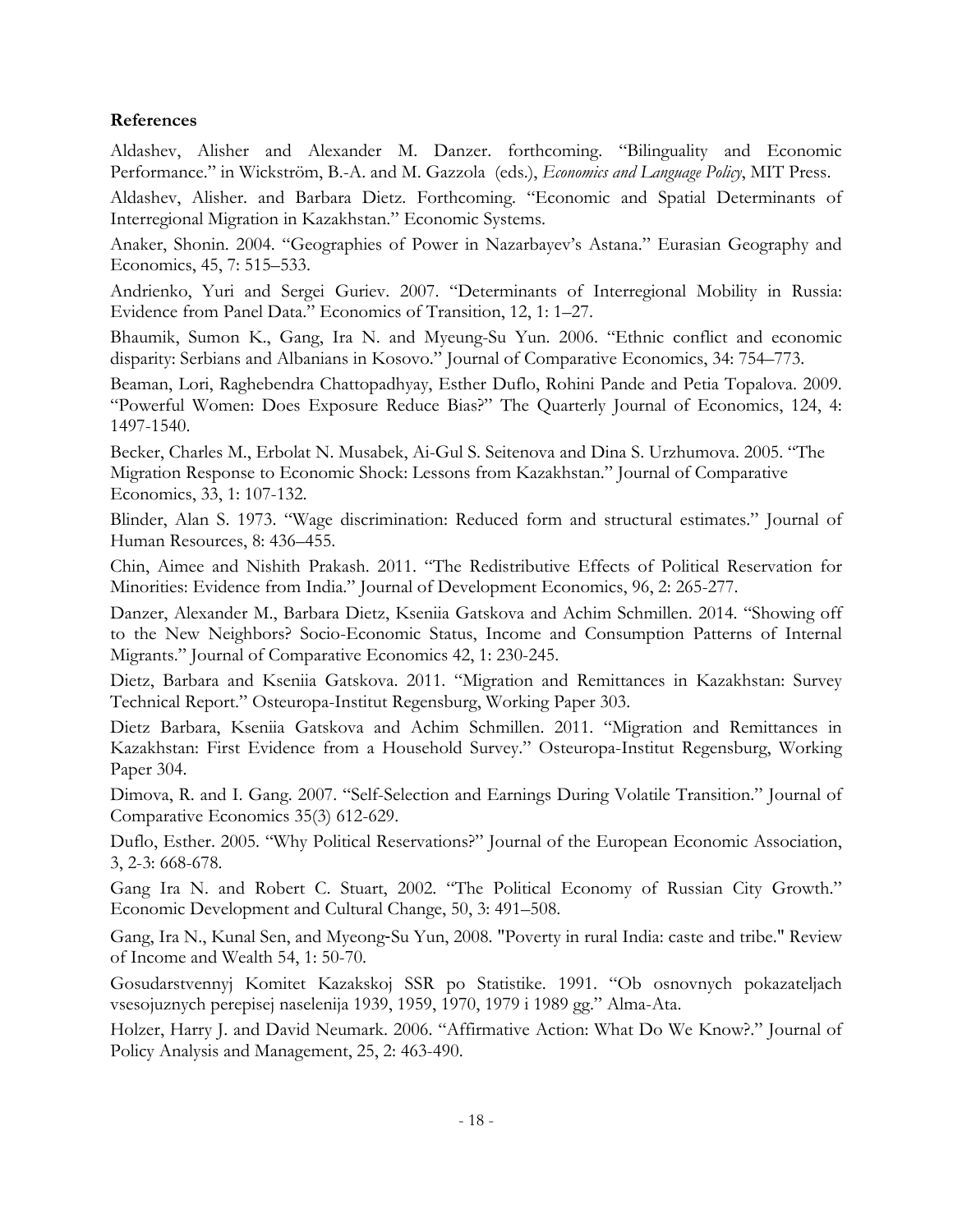İpek, Pinar. 2007. "The role of oil and gas in Kazakhstan's foreign policy: Looking east or west?" Europe-Asia Studies, 59, 7:1179-1199.

Jann, Ben. 2008. "The Blinder–Oaxaca decomposition for linear regression models." The Stata Journal, 8, 4: 453–479.

Jones-Luong, Pauline. 2002. Institutional Change and Political Continuity in Post-Soviet Central Asia: Power, Perceptions, and Pacts. Cambridge.

Karin, E. and A. Chebotarev. 2002. "The Policy of Kazakhization and Government Institutions in Kazakhstan." in Masanov N., Karin E., Chebotarev A. and N. Oka (eds.), *The Nationalities Question in Post-Soviet Kazakhstan*, Institute for Developing Economies, Tokyo, Japan: 69–108.

Kuzio, Taras. 2002. "History, Memory and Nation Building in the Post-Soviet Colonial Space." Nationalities Papers, 30, 2:241-264.

Lewis Robert A. and Richard H. Rowland. 1979. Population Redistribution in the USSR: its impact on society, 1897–1977. New York.

Murphy, Jonathan. 2006. "Illusory Transition? Elite Reconstitution in Kazakhstan, 1989–2002." Europe-Asia Studies, 58, 4: 523–554.

Oaxaca, Ronald L. 1973. "Male-Female Differentials in Urban Labor Markets." International Economic Review, 14: 693–709.

Oaxaca, Ronald L., and Michael R. Ransom. 1999. "Identification in detailed wage decompositions." Review of Economics and Statistics, 81: 154–157.

Pavlenko, Aneta. 2008. "Russian in post-Soviet countries" Russian Linguistics 32: 59–80.

Peyrouse, Sébastien. 2007. "Nationhood and the Minority Question in Central Asia: The Russians in Kazakhstan." Europe-Asia Studies, 59, 3: 481–501.

Rahmonova-Schwarz, Delia. 2010. "Migrations during the Soviet Period and in the Early Years of USSR'S Dissolution: A Focus on Central Asia." Revue Européenne des Migrations Internationales, 26, 3: 9–30.

Schatz, Edward. 2003. "When Capital Cities Move: The Political Geography of Nation and State Building." Helen Kellogg Institute for International Studies, Working Paper 303.

Verme, Paolo. 2000. "The Choice of the Working Sector in Transition – Income and Non-income Determinants of Sector Participation in Kazakhstan." Economics of Transition, 8, 3: 691-731.

White, Stephen, Ian McAllister, Margot Light and John Löwenhardt. 2002. "A European or a Slavic Choice? Foreign Policy and Public Attitudes in Post-Soviet Europe." Europe-Asia Studies, 54, 2:181- 202.

Yun, Myeung-Su. 2005. "A Simple Solution to the Identification Problem in Detailed Wage Decompositions." Economic Inquiry, 43: 766–772.

Yun, Myeung-Su. 2007. "An extension of the Oaxaca decomposition using generalized residuals." Journal of Economic and Social Measurement," 32, 1: 15–22.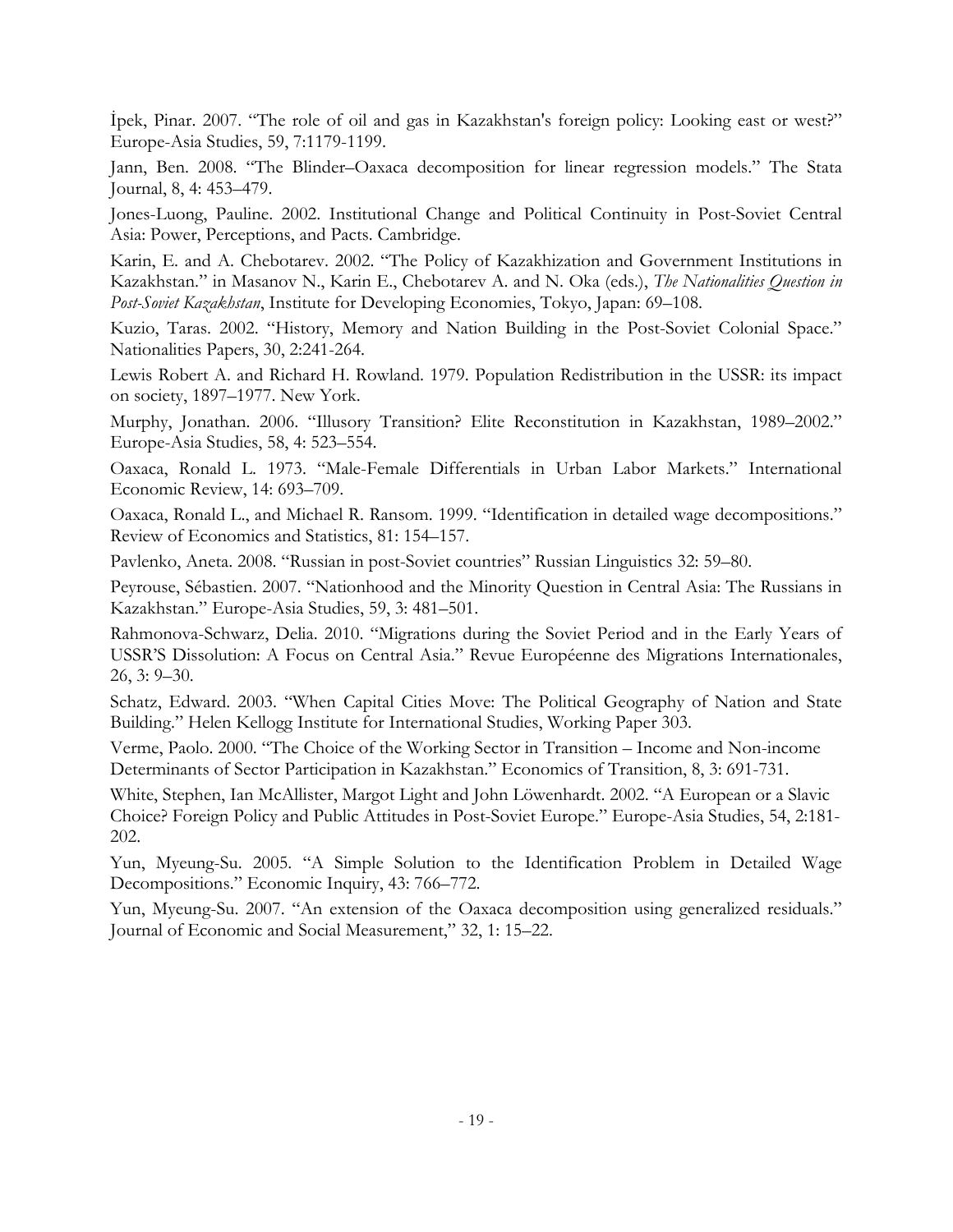### **Tables**

|           | Kazakh (in percent) |            | Russian (in percent) |            | Other (in percent) |            |  |  |  |
|-----------|---------------------|------------|----------------------|------------|--------------------|------------|--|--|--|
|           | <b>KMRS</b>         | Population | <b>KMRS</b>          | Population | <b>KMRS</b>        | Population |  |  |  |
| Almaty    | 47.3                | 51.7       | 38.6                 | 33.5       | 14.1               | 14.8       |  |  |  |
| Astana    | 51.7                | 65.2       | 35.2                 | 23.8       | 13.1               | 11.0       |  |  |  |
| Karaganda | 21.7                | 35.4       | 60.1                 | 46.2       | 18.2               | 18.4       |  |  |  |
| Pavlodar  | 30.7                | 37.4       | 51.4                 | 46.4       | 17.9               | 15.9       |  |  |  |
| All       | 38.9                | 61.1       | 45.5                 | 23.7       | 15.2               | 14.9       |  |  |  |

Table 1 Ethnic composition in the KMRS and the city population in Kazakhstan (2010)

Sources: Statistical Agency of Kazakhstan; own calculations based on KMRS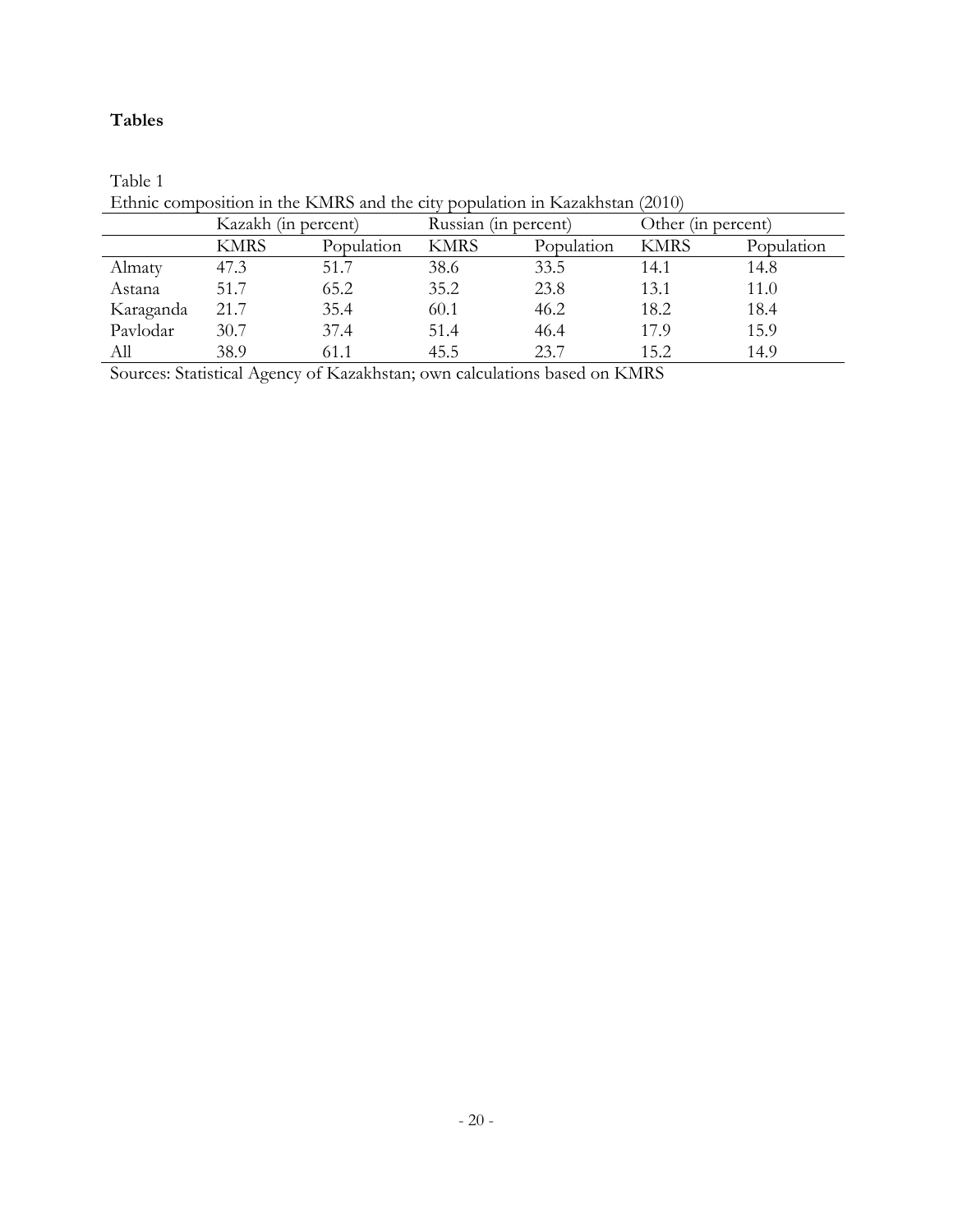Table 2

Characteristics of the Individuals and t-Tests for Differences in these Characteristics (2010)

|                                         | Russians |          | Kazakhs | $t$ -Tests |        |
|-----------------------------------------|----------|----------|---------|------------|--------|
| Earnings                                |          |          |         |            |        |
| Monthly earnings in Tenge               | 62,065   | (1742.8) | 57,664  | (1422.5)   | $**$   |
| Labor market characteristics            |          |          |         |            |        |
| Self-employed                           | 0.0277   | (0.0055) | 0.0303  | (0.0073)   |        |
| State enterprise                        | 0.2917   | (0.0203) | 0.4227  | (0.0261)   | ***    |
| Private sector                          | 0.5338   | (0.0261) | 0.6617  | (0.0210)   | $***$  |
| Hours per week                          | 44.077   | (0.5427) | 44.971  | (0.6440)   |        |
| Socio-demographic characteristics       |          |          |         |            |        |
| Male                                    | 0.4175   | (0.0176) | 0.5168  | (0.0222)   | $***$  |
| Age                                     | 48.494   | (0.5764) | 43.113  | (0.6652)   | ***    |
| Head of household                       | 0.7533   | (0.0141) | 0.7421  | (0.0187)   |        |
| Occupation                              |          |          |         |            |        |
| Managers                                | 0.0956   | (0.0124) | 0.1021  | (0.0143)   |        |
| Professionals                           | 0.1961   | (0.0169) | 0.2212  | (0.0214)   |        |
| Technicians and associate professionals | 0.0730   | (0.0111) | 0.0639  | (0.0121)   |        |
| Clerical support workers                | 0.0963   | (0.0127) | 0.1009  | (0.0149)   |        |
| Service and sales workers               | 0.1318   | (0.0140) | 0.1429  | (0.0186)   |        |
| Skilled agricult., forestry and fishery | 0.0013   | (0.0013) | 0.0048  | (0.0040)   |        |
| workers                                 |          |          |         |            |        |
| Craft and related trades workers        | 0.1428   | (0.0156) | 0.1157  | (0.0170)   |        |
| Plant and machine operators, and        | 0.1021   | (0.0136) | 0.0720  | (0.0142)   |        |
| assemblers                              |          |          |         |            |        |
| Elementary occupations                  | 0.1518   | (0.0164) | 0.1280  | (0.0189)   |        |
| Armed forces occupations                | 0.0092   | (0.0040) | 0.0485  | (0.0110)   | $***$  |
| Sector                                  |          |          |         |            |        |
| Agriculture                             | 0.0079   | (0.0036) | 0.0145  | (0.0066)   |        |
| Mining                                  | 0.0279   | (0.0067) | 0.0281  | (0.0067)   |        |
| Manufacturing                           | 0.1074   | (0.0134) | 0.0807  | (0.0153)   |        |
| Utilities                               | 0.0776   | (0.0127) | 0.0422  | (0.0110)   | $**$   |
| Construction                            | 0.0785   | (0.0122) | 0.0965  | (0.0159)   |        |
| Services/other                          | 0.7007   | (0.0202) | 0.7380  | (0.0239)   |        |
| Education                               |          |          |         |            |        |
| Low education                           | 0.1486   | (0.0137) | 0.1073  | (0.0147)   | $**$   |
| Medium education                        | 0.5283   | (0.0178) | 0.4853  | (0.0223)   |        |
| High education                          | 0.3231   | (0.0162) | 0.4075  | (0.0214)   | ***    |
| Location                                |          |          |         |            |        |
| Astana                                  | 0.1158   | (0.0083) | 0.1398  | (0.0099)   | $\ast$ |
| Almaty                                  | 0.2644   | (0.0171) | 0.2085  | (0.0135)   | $**$   |
| Karaganda                               | 0.2723   | (0.0146) | 0.2336  | (0.0197)   |        |
| Pavlodar                                | 0.3474   | (0.0176) | 0.4181  | (0.0234)   | $**$   |
| Number of individuals                   | 992      |          | 835     |            |        |

*Notes*: (1) The figures within the parentheses are linearized standard errors.

(2) The symbols \*, \*\* and \*\*\* indicate significance at the 10%, 5% and 1% levels, respectively.

(3) Weights have been used.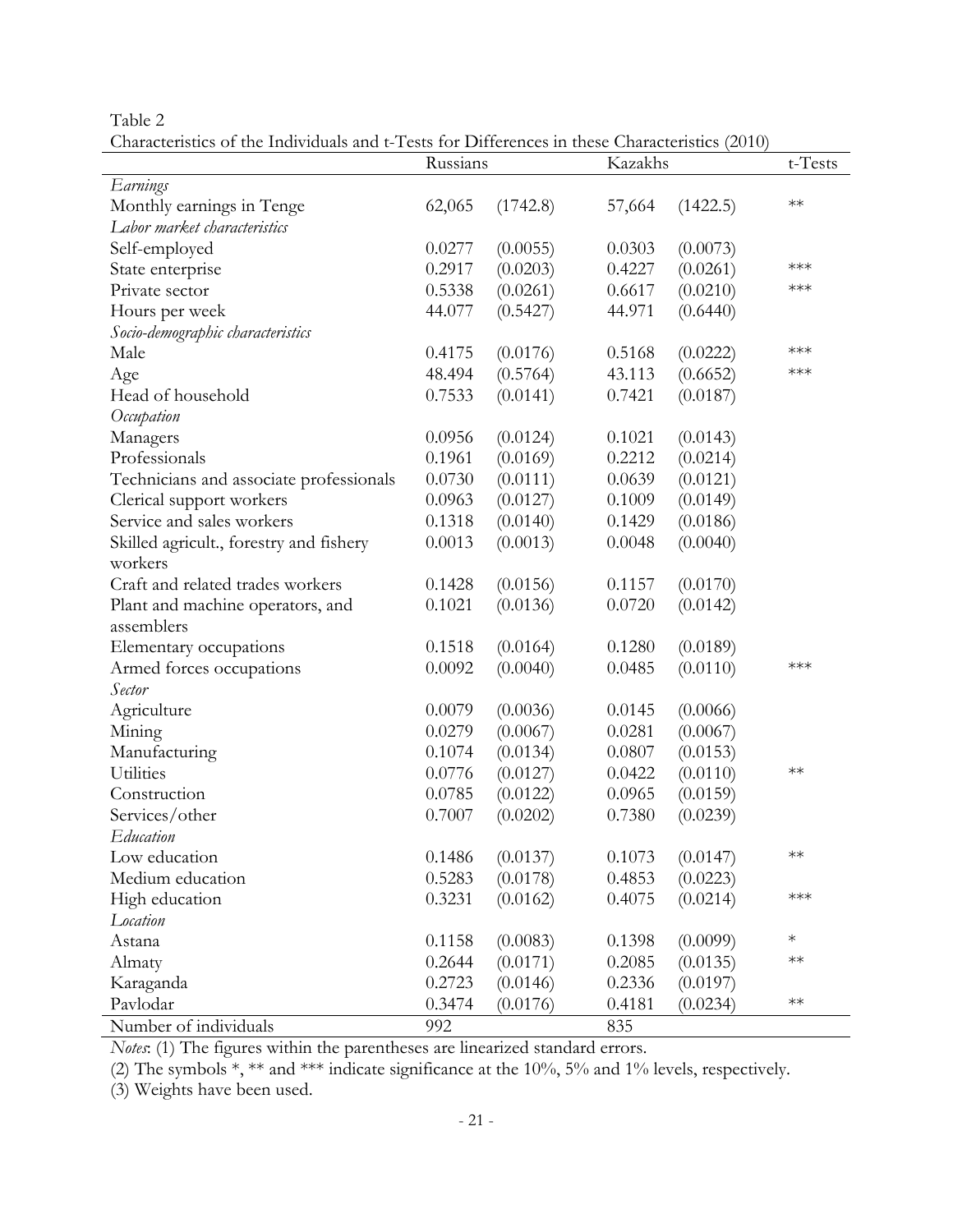Table 3

Determinants of monthly earnings of Russians and Kazakhs in 2010: Heckit estimation

|                                         | Russians  |                    |          | Kazakhs             |                       |          |
|-----------------------------------------|-----------|--------------------|----------|---------------------|-----------------------|----------|
|                                         | Estimate  |                    | S.E.     | Estimate            |                       | S.E.     |
| <b>Earnings Equation</b>                |           |                    |          |                     |                       |          |
| Labor market characteristics            |           |                    |          |                     |                       |          |
| Self-employed                           | 0.2667    | $**$               | (0.1214) | 0.1889<br>$\ast$    |                       | (0.1124) |
| State enterprise                        | $-0.0850$ | $\ast$             | (0.0448) | $-0.0895$<br>$\ast$ |                       | (0.0519) |
| Hours per week                          | 0.0078    | $***$              | (0.0018) | 0.0034<br>$\ast$    |                       | (0.0018) |
| Socio-demographic characteristics       |           |                    |          |                     |                       |          |
| Male                                    | 0.2622    | $***$              | (0.0468) | 0.1868              | $***$                 | (0.0530) |
| Age                                     | 0.0261    | $\ast$             | (0.0135) | 0.0424<br>$**$      |                       | (0.0184) |
| Age <sup>^2</sup>                       | $-0.0003$ | $\ast$             | (0.0002) | $**$<br>$-0.0006$   |                       | (0.0002) |
| Head of household                       | 0.0644    |                    | (0.0476) | 0.1279<br>$\ast$    |                       | (0.0673) |
| Occupation                              |           |                    |          |                     |                       |          |
| Professionals                           | $-0.1446$ | $\ast$             | (0.0737) | $-0.0577$           |                       | (0.0709) |
| Technicians and associate professionals | $-0.1542$ | $\ast$             | (0.0919) | 0.0231              |                       | (0.0799) |
| Clerical support workers                | $-0.2216$ | $***$              | (0.0794) | $-0.1703$<br>$\ast$ |                       | (0.0893) |
| Service and sales workers               | $-0.2448$ | $***$              | (0.0812) | $-0.2466$           | $***$                 | (0.0827) |
| Skilled agricult., forestry and fishery |           |                    |          |                     |                       |          |
| workers                                 | $-0.1771$ |                    | (0.1241) | $-0.4604$           | $***$                 | (0.1513) |
| Craft and related trades workers        | $-0.2656$ | $***$              | (0.0787) | $-0.0103$           |                       | (0.0916) |
| Plant and<br>machine operators,<br>and  |           |                    |          |                     |                       |          |
| assemblers                              | $-0.1470$ | $\ast$             | (0.0873) | $-0.1956$           |                       | (0.1615) |
| Elementary occupations                  | $-0.3554$ | $***$              | (0.0778) | $-0.2569$           | $***$                 | (0.0875) |
| Armed forces occupations                | $-0.0207$ |                    | (0.1751) | $-0.0097$           |                       | (0.0916) |
| Sector                                  |           |                    |          |                     |                       |          |
| Mining                                  | 0.6468    | $***$              | (0.1321) | 0.1241              |                       | (0.1596) |
| Manufacturing                           | 0.1719    | $\ast$             | (0.0984) | 0.1409              |                       | (0.1377) |
| Utilities                               | 0.2090    | $\ast$             | (0.1169) | 0.0169              |                       | (0.1620) |
| Construction                            | 0.2415    | $**$               | (0.1019) | 0.0707              |                       | (0.1394) |
| Services/other                          | 0.1310    |                    | (0.0886) | $-0.0065$           |                       | (0.1217) |
| Education                               |           |                    |          |                     |                       |          |
| Medium education                        | 0.1917    | $***$              | (0.0569) | $**$<br>0.1738      |                       | (0.0745) |
| High education                          | 0.3934    | $***$              | (0.0663) | 0.3943              | $***$                 | (0.0821) |
| Location                                |           |                    |          |                     |                       |          |
| Astana                                  | 0.0363    |                    | (0.0581) | $**$<br>0.1439      |                       | (0.0577) |
| Karaganda                               | $-0.3149$ | $***$              | (0.0558) | $-0.0779$           |                       | (0.0673) |
| Pavlodar                                | $-0.3144$ | $\ast\!\ast\!\ast$ | (0.0538) | $-0.1977$           | ***                   | (0.0655) |
| Constant                                | 9.8457    | $***$              | (0.3321) | 9.6075              | $\star\!\star\!\star$ | (0.4355) |
| Number of individuals                   |           | 637                |          |                     | 597                   |          |

*Selection equation estimates on next page*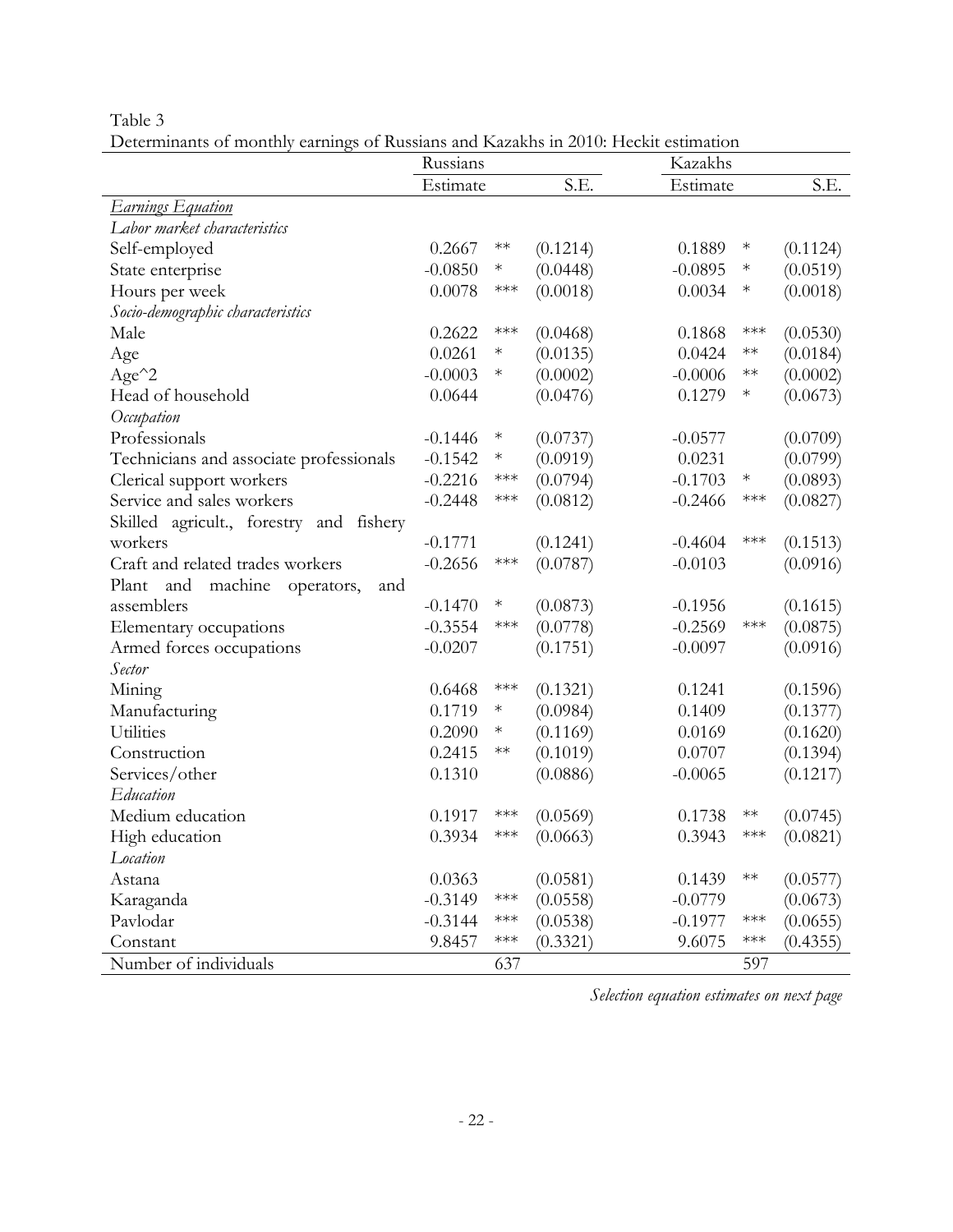| <b>Selection Equation</b>               |           |          |          |           |                                |          |
|-----------------------------------------|-----------|----------|----------|-----------|--------------------------------|----------|
| Location                                |           |          |          |           |                                |          |
| Astana                                  | $-0.1384$ |          | (0.1700) | 0.1985    |                                | (0.1449) |
| Karaganda                               | $-0.1010$ |          | (0.1454) | 0.2388    |                                | (0.1869) |
| Pavlodar                                | $-0.0158$ |          | (0.1543) | 0.0719    |                                | (0.1653) |
| Socio-demographic characteristics       |           |          |          |           |                                |          |
| Male                                    | 0.6581    | $***$    | (0.1335) | 0.2781    | $\ast$                         | (0.1640) |
| Age                                     | 0.1730    | $***$    | (0.0290) | 0.2241    | $***$                          | (0.0342) |
| $Age^2$                                 | $-0.0023$ | $***$    | (0.0003) | $-0.0028$ | $\ast\!\!\ast\!\!\ast\!\!\ast$ | (0.0004) |
| Head of household                       | 0.3840    | $***$    | (0.1392) | 0.6311    | $***$                          | (0.1700) |
| Education                               |           |          |          |           |                                |          |
| Medium education                        | 0.1751    |          | (0.1579) | 0.3663    | $\ast$                         | (0.2020) |
| High education                          | 0.4376    | $***$    | (0.1671) | 0.6590    | $***$                          | (0.2068) |
| Family characteristics                  |           |          |          |           |                                |          |
| Married                                 | $-0.2328$ |          | (0.1525) | $-0.0731$ |                                | (0.2303) |
| Living together                         | $-0.5366$ | $\ast$   | (0.2928) | 0.7426    |                                | (0.5805) |
| Separated                               | $-0.1863$ |          | (0.2399) | $-0.3671$ |                                | (0.3177) |
| Widower                                 | $-0.1032$ |          | (0.2168) | $-0.2499$ |                                | (0.3175) |
| Prop. of indiv. in household aged 0-5   | $-0.9895$ | $**$     | (0.3949) | $-0.3077$ |                                | (0.4614) |
| Prop. of indiv. in household aged 6-16  | $-0.4115$ |          | (0.3948) | 0.1002    |                                | (0.4845) |
| Prop. of indiv. in household aged 66 or |           |          |          |           |                                |          |
| over                                    | $-0.9633$ | $**$     | (0.3719) | $-0.7670$ |                                | (0.6263) |
| Constant                                | $-2.5402$ | $***$    | (0.5790) | $-4.4380$ | $***$                          | (0.6486) |
| Inverse Mill's ratio                    | $-0.1495$ | $\ast$   | (0.0815) | 0.1635    |                                | (0.1093) |
| F-Statistics                            |           | 15.19*** |          |           | 11.15***                       |          |
| Number of individuals                   |           | 992      |          |           | 835                            |          |

*Notes*. (1) The symbols  $*, **$  and  $***$  indicate significance at the 10%, 5% and 1% levels, respectively. (2) Weights have been used for the estimation.

(3) The reported standard errors are robust to misspecification.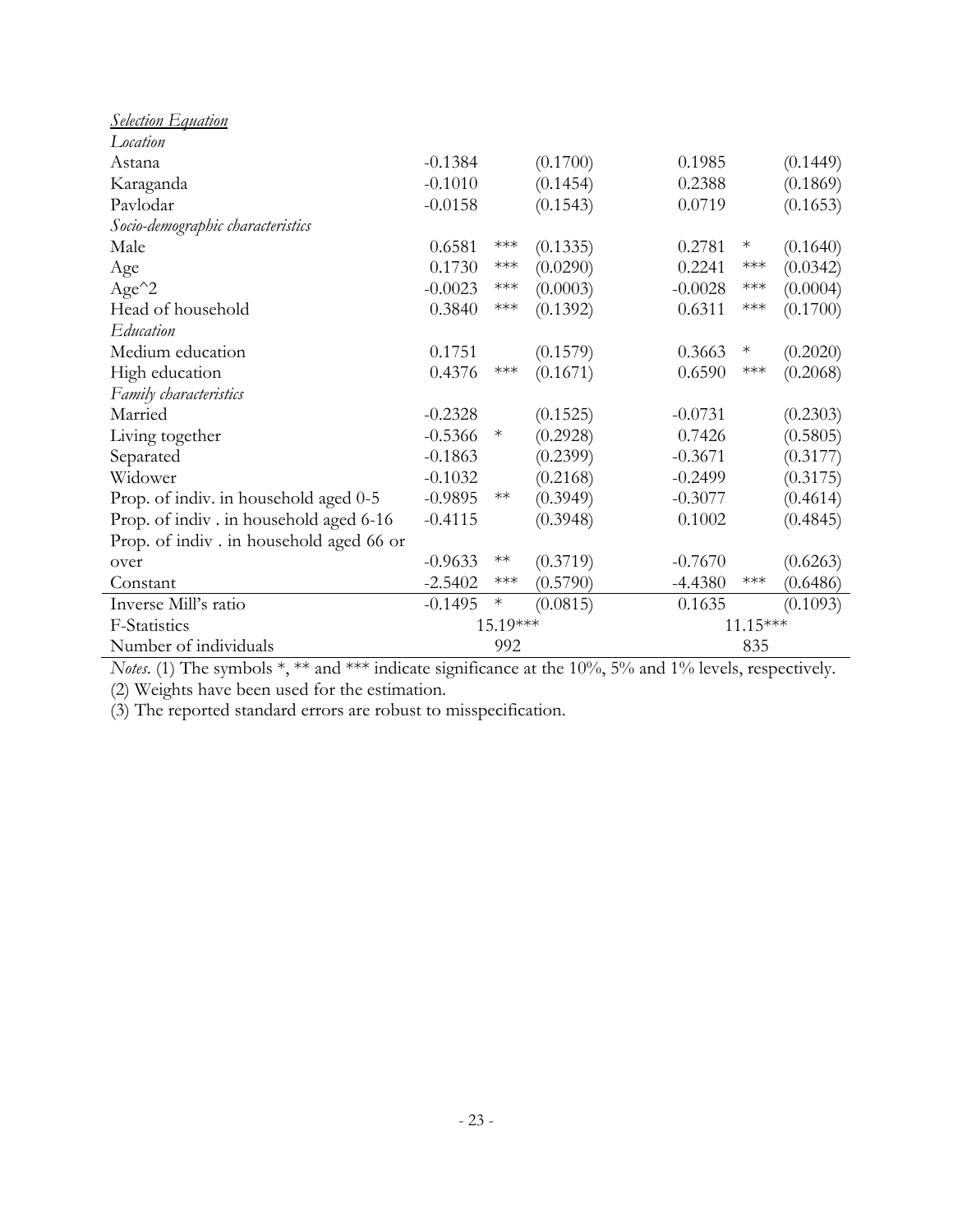Table 4

Determinants of monthly earnings of Russians and Kazakhs in 2010: OLS estimation

|                                              | Russians  |                       |          | Kazakhs   |                       |          |
|----------------------------------------------|-----------|-----------------------|----------|-----------|-----------------------|----------|
|                                              | Estimate  |                       | S.E.     | Estimate  |                       | S.E.     |
| Labor market characteristics                 |           |                       |          |           |                       |          |
| Self-employed                                | 0.2652    | $**$                  | (0.1222) | 0.1931    | $\ast$                | (0.1149) |
| State enterprise                             | $-0.0858$ | $\ast$                | (0.0457) | $-0.0855$ |                       | (0.0539) |
| Hours per week                               | 0.0078    | $***$                 | (0.0018) | 0.0034    | $\ast$                | (0.0019) |
| Socio-demographic characteristics            |           |                       |          |           |                       |          |
| Male                                         | 0.2991    | $***$                 | (0.0438) | 0.1696    | $***$                 | (0.0525) |
| Age                                          | 0.0386    | $***$                 | (0.0115) | 0.0253    | $\ast$                | (0.0151) |
| $Age^2$                                      | $-0.0004$ | $***$                 | (0.0001) | $-0.0003$ | $\ast$                | (0.0002) |
| Head of household                            | 0.0981    | $**$                  | (0.0442) | 0.0824    |                       | (0.0592) |
| Occupation                                   |           |                       |          |           |                       |          |
| Professionals                                | $-0.1441$ | $\ast$                | (0.0734) | $-0.0556$ |                       | (0.0705) |
| Technicians and associate professionals      | $-0.1508$ |                       | (0.0916) | 0.0214    |                       | (0.0798) |
| Clerical support workers                     | $-0.2172$ | $***$                 | (0.0793) | $-0.1700$ | $\ast$                | (0.0888) |
| Service and sales workers                    | $-0.2423$ | $***$                 | (0.0815) | $-0.2486$ | $***$                 | (0.0821) |
| Skilled agriculture., forestry and fishery   |           |                       |          |           |                       |          |
| workers                                      | $-0.1773$ |                       | (0.1217) | $-0.4665$ | $***$                 | (0.1499) |
| Craft and related trades workers             | $-0.2563$ | $***$                 | (0.0780) | $-0.0117$ |                       | (0.0915) |
| Plant<br>machine<br>and<br>operators,<br>and |           |                       |          |           |                       |          |
| assemblers                                   | $-0.1386$ |                       | (0.0872) | $-0.1910$ |                       | (0.1599) |
| Elementary occupations                       | $-0.3481$ | $***$                 | (0.0775) | $-0.2588$ | $***$                 | (0.0879) |
| Armed forces occupations                     | $-0.0243$ |                       | (0.1747) | $-0.0145$ |                       | (0.0918) |
| Sector                                       |           |                       |          |           |                       |          |
| Mining                                       | 0.6466    | $***$                 | (0.1337) | 0.1286    |                       | (0.1625) |
| Manufacturing                                | 0.1705    | $\ast$                | (0.0977) | 0.1370    |                       | (0.1375) |
| Utilities                                    | 0.2098    | $\ast$                | (0.1172) | 0.0214    |                       | (0.166)  |
| Construction                                 | 0.2392    | $**$                  | (0.1013) | 0.0667    |                       | (0.1408) |
| Services/other                               | 0.1370    |                       | (0.0874) | $-0.0023$ |                       | (0.1229) |
| Education                                    |           |                       |          |           |                       |          |
| Medium education                             | 0.2092    | $***$                 | (0.0562) | 0.1480    | $**$                  | (0.0741) |
| High education                               | 0.4288    | $***$                 | (0.0657) | 0.3459    | ***                   | (0.0818) |
| Location                                     |           |                       |          |           |                       |          |
| Astana                                       | 0.0329    |                       | (0.0579) | 0.1286    | $**$                  | (0.0584) |
| Karaganda                                    | $-0.3172$ | $***$                 | (0.0561) | $-0.0997$ |                       | (0.0676) |
| Pavlodar                                     | $-0.3094$ | $***$                 | (0.0543) | $-0.2088$ | $***$                 | (0.0694) |
| Constant                                     | 9.5019    | $\star\!\star\!\star$ | (0.2820) | 10.0725   | $\star\!\star\!\star$ | (0.3329) |
| F-Statistics                                 |           | 24.31***              |          |           | 13.11***              |          |
| R-square                                     |           | 0.4418                |          |           | 0.3065                |          |
| Number of individuals                        |           | 637                   |          |           | 597                   |          |

*Notes*. (1) The symbols  $*, **$  and  $***$  indicate significance at the 10%, 5% and 1% levels, respectively.

(2) Weights have been used for the estimation.

(3) The reported standard errors are robust to misspecification.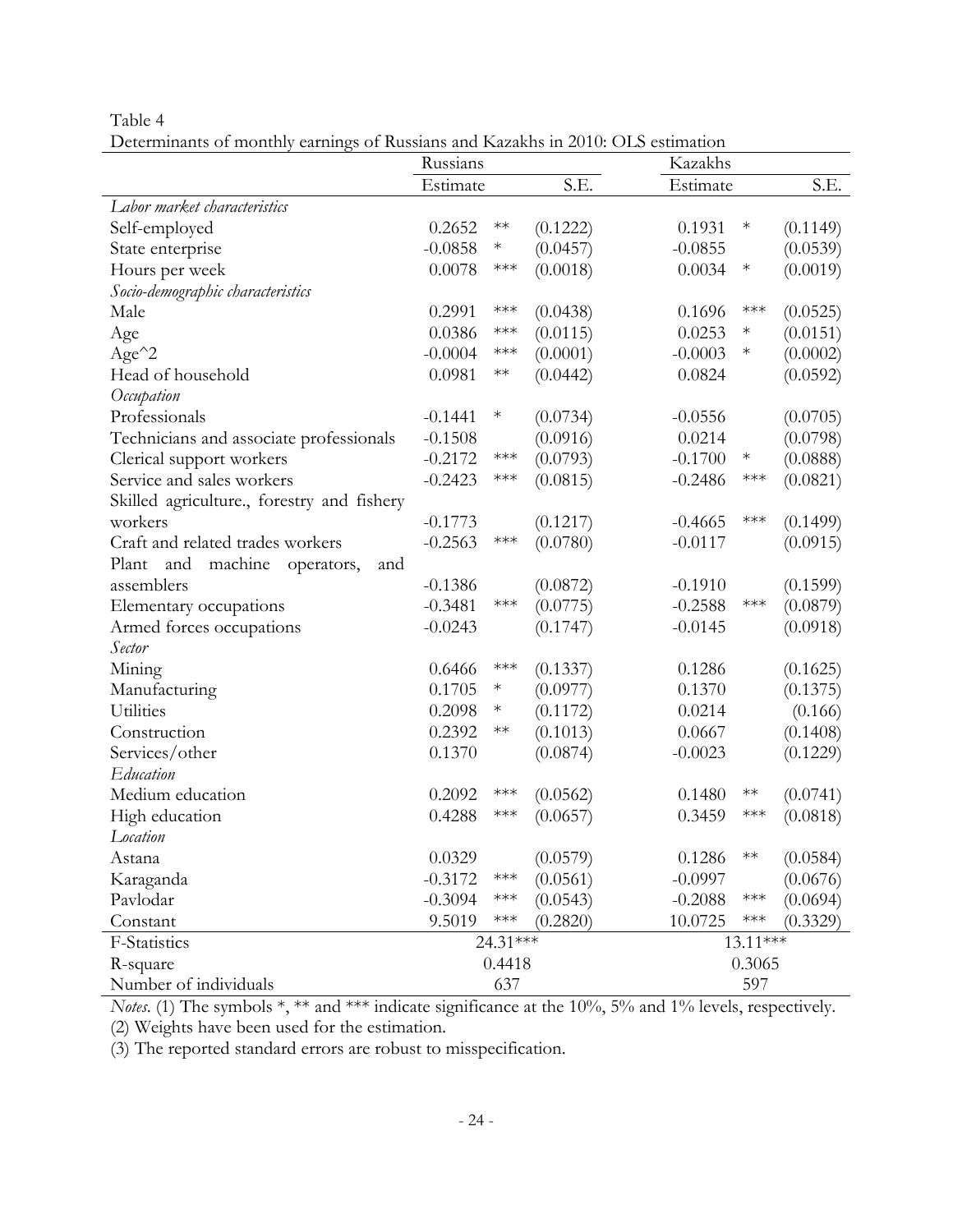Table 5

Decomposing the difference in monthly earnings of -0*.*171 log points between Kazakhs and Russians in 2010

|                                              | Characteristics effect<br>Coefficients effect |                       |          |           |                       |           |
|----------------------------------------------|-----------------------------------------------|-----------------------|----------|-----------|-----------------------|-----------|
|                                              | Estimate                                      |                       | Share    | Estimate  |                       | Share     |
| Aggregate Effect                             | 0.0414                                        | $\star\!\star\!\star$ | $-24.28$ | $-0.2119$ | $\star\!\star\!\star$ | 124.28    |
| Aggregate effect without constants           |                                               |                       |          | 0.0577    |                       | $-33.82$  |
| Labor market characteristics                 | $-0.0093$                                     |                       | 5.43     | $-0.1959$ | $\ast$                | 114.87    |
| Self-employed                                | $-0.0006$                                     | $\ast$                | 0.35     | $-0.0036$ |                       | 2.13      |
| State enterprise                             | $-0.0117$                                     | $\ast$                | 6.87     | $-0.0013$ |                       | 0.77      |
| Hours per week                               | 0.0031                                        | $\ast$                | $-1.80$  | $-0.1909$ | $\ast$                | 111.98    |
| Socio-demographic characteristics            | 0.0396                                        | $***$                 | $-23.20$ | 0.1595    |                       | $-93.52$  |
| Male                                         | 0.0132                                        | $***$                 | $-7.76$  | $-0.0389$ |                       | 22.81     |
| Age                                          | $-0.0735$                                     | $**$                  | 43.13    | 0.6962    |                       | $-408.32$ |
| $Age^2$                                      | 0.0977                                        | $**$                  | $-57.28$ | $-0.5477$ |                       | 321.19    |
| Head of household                            | 0.0022                                        | $\ast$                | $-1.28$  | 0.0498    |                       | $-29.20$  |
| Occupation                                   | 0.0051                                        |                       | $-2.97$  | 0.0462    | $\ast$                | $-27.11$  |
| Managers                                     | 0.0009                                        | $**$                  | $-0.53$  | $-0.0033$ |                       | 1.94      |
| Professionals                                | 0.0020                                        |                       | $-1.19$  | 0.0103    |                       | $-6.02$   |
| Technicians and associate professionals      | $-0.0015$                                     | $***$                 | 0.87     | 0.0104    | $\ast$                | $-6.11$   |
| Clerical support workers                     | $-0.0001$                                     |                       | 0.09     | 0.0016    |                       | $-0.94$   |
| Service and sales workers                    | $-0.0012$                                     | $\ast$                | 0.71     | $-0.0048$ |                       | 2.82      |
| Skilled agriculture., forestry and fishery   |                                               |                       |          |           |                       |           |
| workers                                      | $-0.0011$                                     | $***$                 | 0.67     | $-0.0004$ | $**$                  | 0.23      |
| Craft and related trades workers             | $-0.0035$                                     | $**$                  | 2.03     | 0.0315    | $***$                 | $-18.48$  |
| and<br>machine<br>Plant<br>and<br>operators, |                                               |                       |          |           |                       |           |
| assemblers                                   | 0.0017                                        |                       | $-1.01$  | $-0.0085$ |                       | 4.98      |
| Elementary occupations                       | 0.0028                                        | $**$                  | $-1.65$  | 0.0097    |                       | $-5.68$   |
| Armed forces occupations                     | 0.0051                                        | $\ast$                | $-2.96$  | $-0.0002$ |                       | 0.13      |
| Sector                                       | $-0.0033$                                     |                       | 1.93     | 0.0331    |                       | $-19.39$  |
| Agriculture                                  | $-0.0004$                                     |                       | 0.22     | 0.0014    |                       | $-0.81$   |
| Mining                                       | 0.0000                                        |                       | $-0.01$  | $-0.0097$ | $***$                 | 5.69      |
| Manufacturing                                | $-0.0022$                                     |                       | 1.30     | 0.0155    | $\ast$                | $-9.11$   |
| Utilities                                    | 0.0014                                        |                       | $-0.85$  | $-0.0013$ |                       | 0.74      |
| Construction                                 | 0.0002                                        |                       | $-0.14$  | 0.0004    |                       | $-0.22$   |
| Services/other                               | $-0.0024$                                     |                       | 1.40     | 0.0267    |                       | $-15.68$  |
| Education                                    | 0.0248                                        | $***$                 | $-14.53$ | $-0.0037$ |                       | 2.15      |
| Low education                                | 0.0038                                        | $***$                 | $-2.24$  | 0.0005    |                       | $-0.29$   |
| Medium education                             | 0.0012                                        |                       | $-0.70$  | $-0.0066$ |                       | 3.87      |
| High education                               | 0.0198                                        | $***$                 | $-11.59$ | 0.0024    |                       | $-1.43$   |
| Location                                     | $-0.0154$                                     | $***$                 | 9.05     | 0.0184    | $\ast$                | $-10.82$  |
| Astana                                       | 0.0007                                        |                       | $-0.41$  | $-0.0124$ | $**$                  | 7.27      |
| Almaty                                       | $-0.0082$                                     | $***$                 | 4.80     | $-0.0021$ |                       | 1.24      |
| Karaganda                                    | 0.0014                                        |                       | $-0.84$  | 0.0325    | $**$                  | $-19.04$  |
| Pavlodar                                     | $-0.0094$                                     | $\star\!\star\!\star$ | 5.49     | 0.0005    |                       | $-0.29$   |
| Constant                                     |                                               |                       |          | $-0.2696$ |                       | 158.10    |
| Number of individuals                        |                                               | 992                   |          |           | 835                   |           |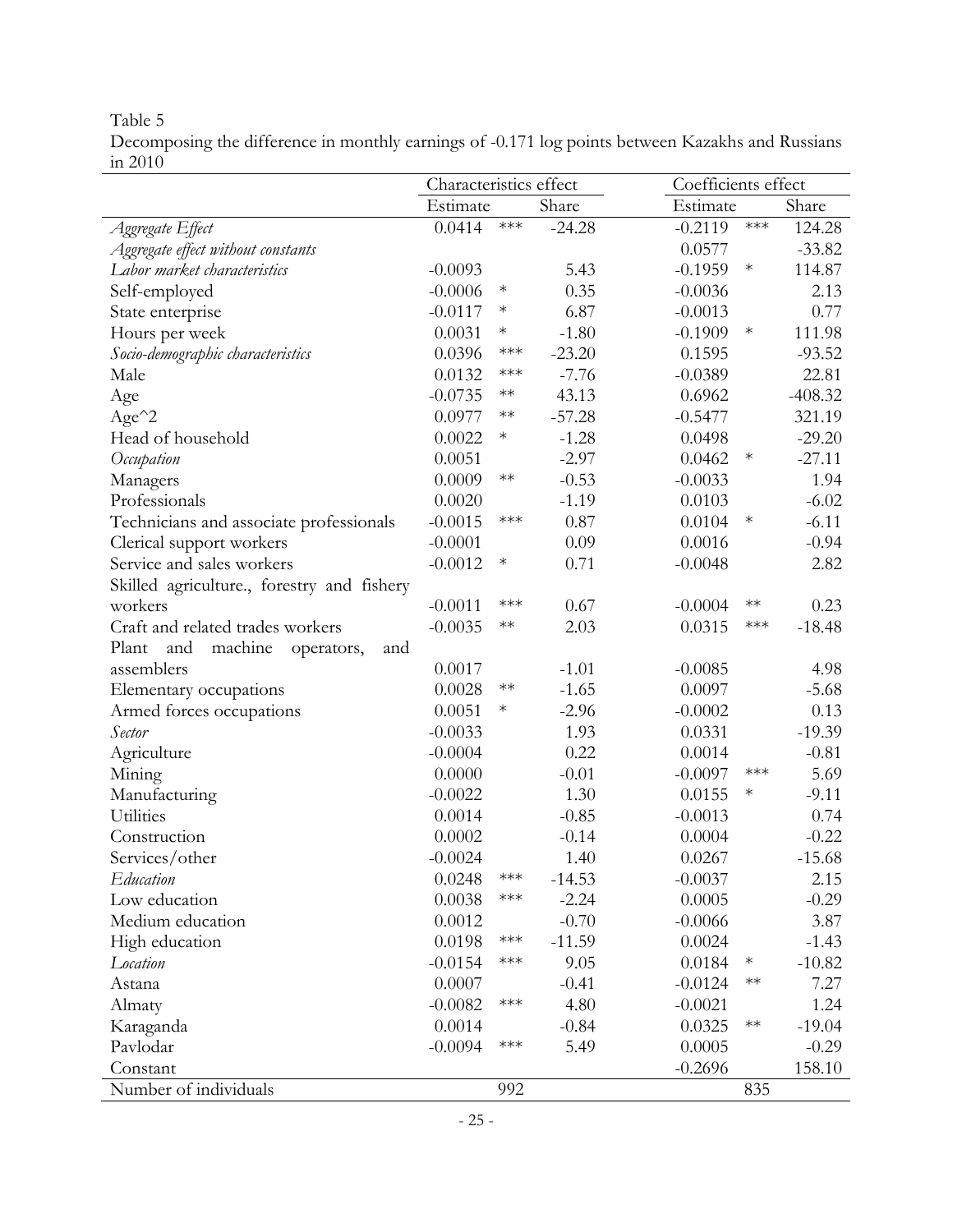*Notes*. (1) Share refers to the ratio of the contribution of each factor to the overall differences in monthly earnings of −0*.*171 log points between Kazakhs and Russians; it is expressed as a percentage of this difference.

(2) The symbols \*, \*\* and \*\*\* indicate significance at the 10%, 5% and 1% levels, respectively.

(3) The decomposition is based on the Heckit estimation of Table 3.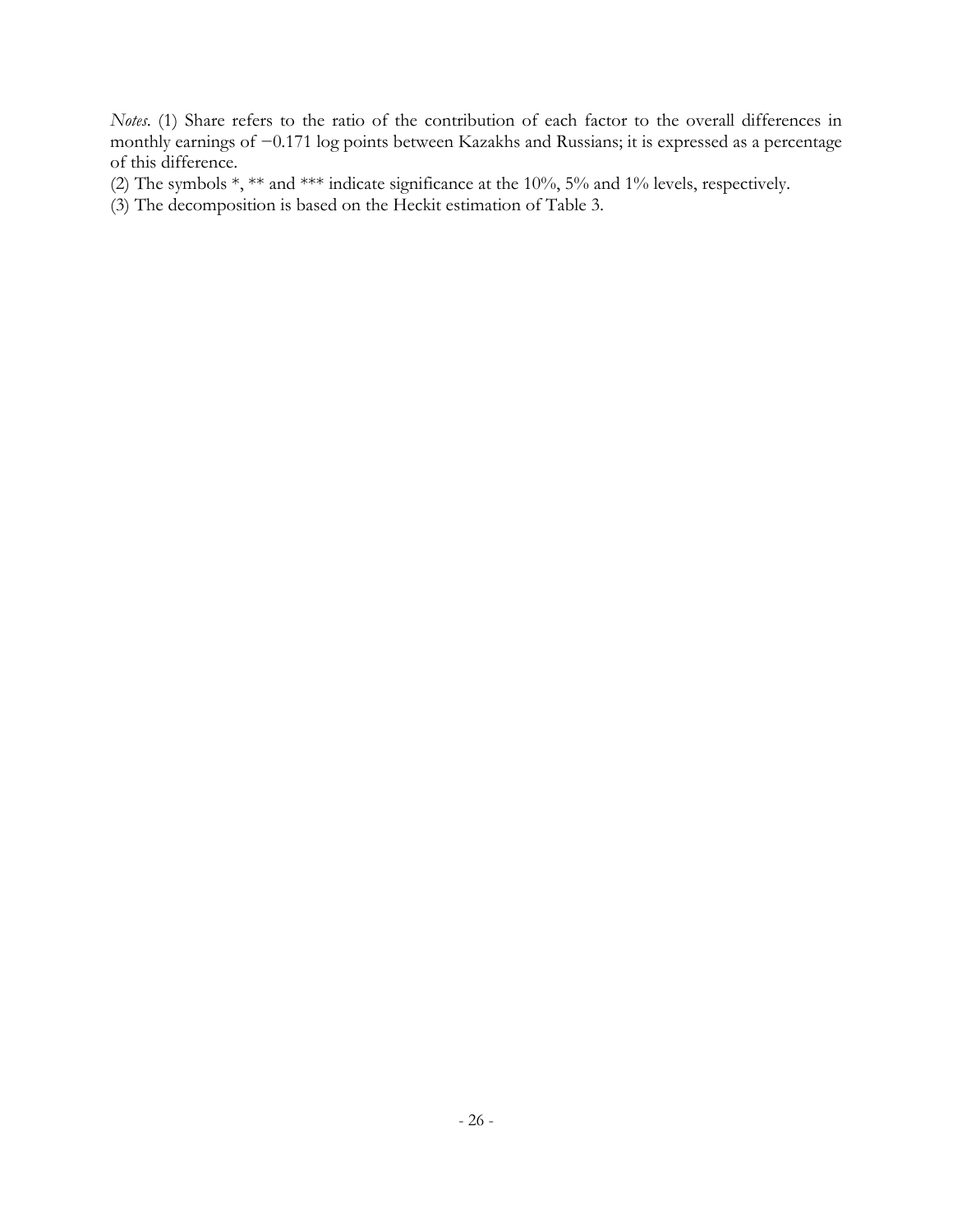Table 6

Decomposing the difference in monthly earnings between Kazakhs and Russians in 1991, 2010 and 2010

| 1991 (based on OLS estimation)     |                                                  |                    |          | Difference in monthly earnings: 0.089 log points  |           |  |
|------------------------------------|--------------------------------------------------|--------------------|----------|---------------------------------------------------|-----------|--|
|                                    | Characteristics effect                           |                    |          | Coefficients effect                               |           |  |
|                                    | Estimate                                         |                    | Share    | Estimate                                          | Share     |  |
| Aggregate Effect                   | 0.0691                                           |                    | 77.85    | 0.0197                                            | 22.15     |  |
| Aggregate effect without constants |                                                  |                    |          | 0.6496                                            | 731.87    |  |
| Labor market characteristics       | 0.0241                                           |                    | 27.15    | 0.3923                                            | 441.97    |  |
| Socio-demographic characteristics  | 0.0804                                           |                    | 90.63    | 0.5082                                            | 572.61    |  |
| Occupation                         | $-0.0269$                                        |                    | $-30.30$ | $\ast$<br>0.2588                                  | 291.60    |  |
| Sector                             | $-0.0364$                                        |                    | $-40.99$ | $-0.2130$                                         | $-239.95$ |  |
| Education                          | 0.0240                                           |                    | 27.06    | $-0.1193$                                         | $-134.42$ |  |
| Location                           | 0.0038                                           |                    | 4.31     | $-0.1775$                                         | $-199.95$ |  |
| Constant                           |                                                  |                    |          | $-0.6299$                                         | $-709.72$ |  |
| Number of individuals              |                                                  | 463                |          | 274                                               |           |  |
| 2001 (based on OLS estimation)     | Difference in monthly earnings: 0.087 log points |                    |          |                                                   |           |  |
|                                    | Characteristics effect                           |                    |          | Coefficients effect                               |           |  |
|                                    | Estimate                                         |                    | Share    | Estimate                                          | Share     |  |
| Aggregate Effect                   | 0.0514                                           |                    | 58.87    | 0.0359                                            | 41.13     |  |
| Aggregate effect without constants |                                                  |                    |          | 0.0320                                            | 36.56     |  |
| Labor market characteristics       | $-0.0091$                                        |                    | $-10.39$ | $-0.3247$                                         | $-371.56$ |  |
| Socio-demographic characteristics  | 0.0534                                           | $**$               | 61.16    | 0.5724                                            | 655.04    |  |
| Occupation                         | 0.0252                                           | $**$               | 28.87    | $-0.0136$                                         | $-15.54$  |  |
| Sector                             | 0.0027                                           |                    | 3.05     | $**$<br>$-0.1983$                                 | $-226.94$ |  |
| Education                          | 0.0139                                           |                    | 15.92    | 0.0267                                            | 30.53     |  |
| Location                           | $-0.0347$                                        | $**$               | $-39.74$ | $-0.0305$                                         | $-34.96$  |  |
| Constant                           |                                                  |                    |          | 0.0040                                            | 4.57      |  |
| Number of individuals              |                                                  | 565                |          | 437                                               |           |  |
| 2010 (based on OLS estimation)     |                                                  |                    |          | Difference in monthly earnings: -0.047 log points |           |  |
|                                    | Characteristics effect                           |                    |          | Coefficients effect                               |           |  |
|                                    | Estimate                                         |                    | Share    | Estimate                                          | Share     |  |
| Aggregate Effect                   | 0.0301                                           | $\ast\!\ast\!\ast$ | $-63.67$ | $-0.0774$<br>$\ast\ast$                           | 163.67    |  |
| Aggregate effect without constants |                                                  |                    |          | $-0.5586$                                         | 1181.1    |  |
| Labor market characteristics       | $-0.0088$                                        |                    | 18.58    | $-0.1963$<br>$\ast$                               | 415.01    |  |
| Socio-demographic characteristics  | 0.0299                                           | $***$              | $-63.24$ | $-0.4402$                                         | 930.65    |  |
| Occupation                         | 0.0048                                           |                    | $-10.25$ | 0.0461<br>$\ast$                                  | $-97.55$  |  |
| Sector                             | $-0.0033$                                        |                    | 6.91     | 0.0314                                            | $-66.45$  |  |
| Education                          | 0.0221                                           | ***                | $-46.66$ | $-0.0158$                                         | 33.50     |  |
| Location                           | $-0.0147$                                        | $***$              | 30.99    | 0.0162                                            | $-34.23$  |  |
| Constant                           |                                                  |                    |          | 0.4811                                            | $-1017.3$ |  |
| Number of individuals              |                                                  | 637                |          | 597                                               |           |  |

*Notes*. (1) Share refers to the ratio of the contribution of each factor to the overall differences in monthly earnings between Kazakhs and Russians; it is expressed as a percentage of this difference. (2) The symbols \*, \*\* and \*\*\* indicate significance at the 10%, 5% and 1% levels, respectively.